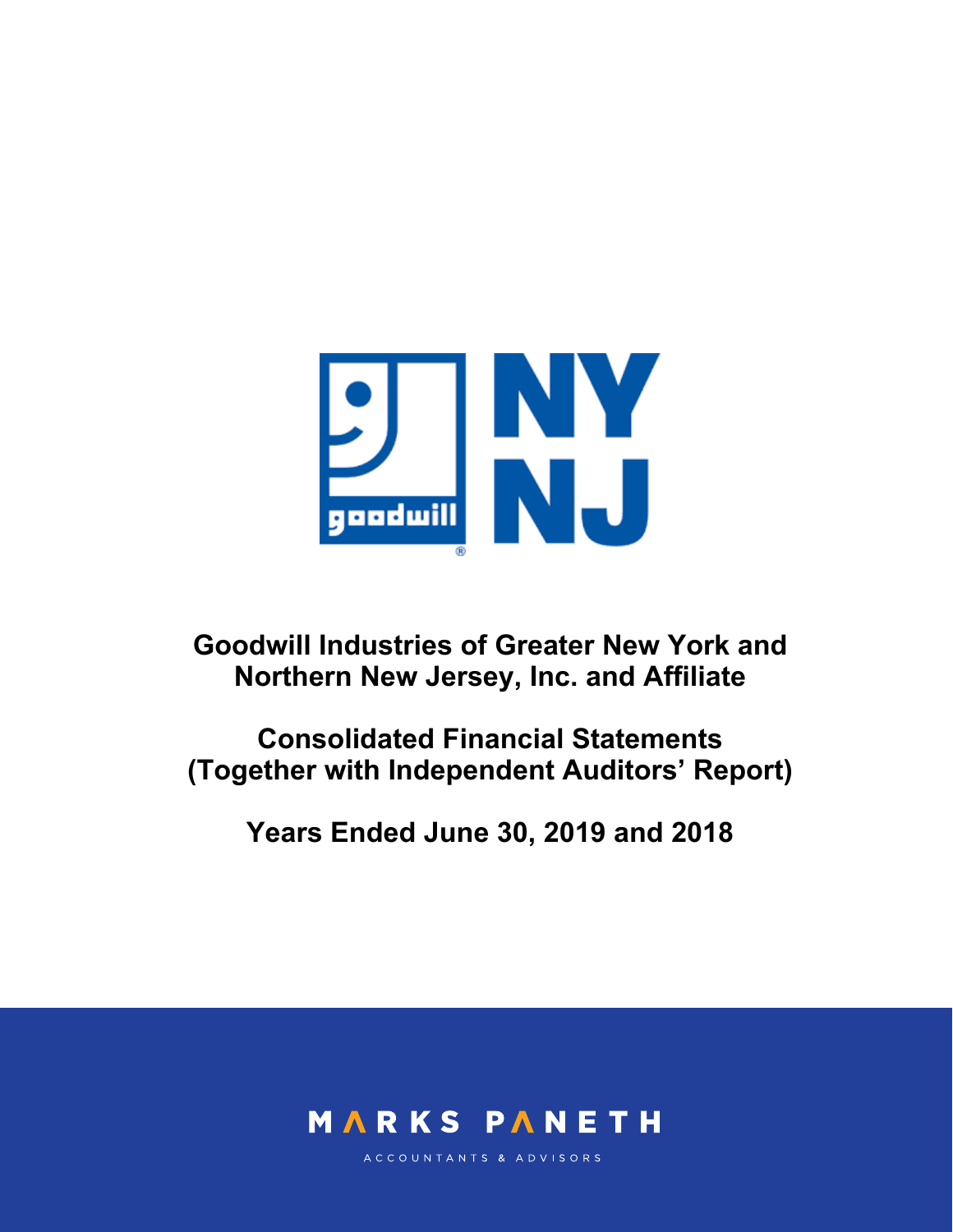# **GOODWILL INDUSTRIES OF GREATER NEW YORK AND NORTHERN NEW JERSEY, INC. AND AFFILIATE**

# **CONSOLIDATED FINANCIAL STATEMENTS (Together with Independent Auditors' Report)**

**YEARS ENDED JUNE 30, 2019 AND 2018** 

# **CONTENTS**

# **Page**

### **Basic Consolidated Financial Statements:**

#### **Supplementary Information:**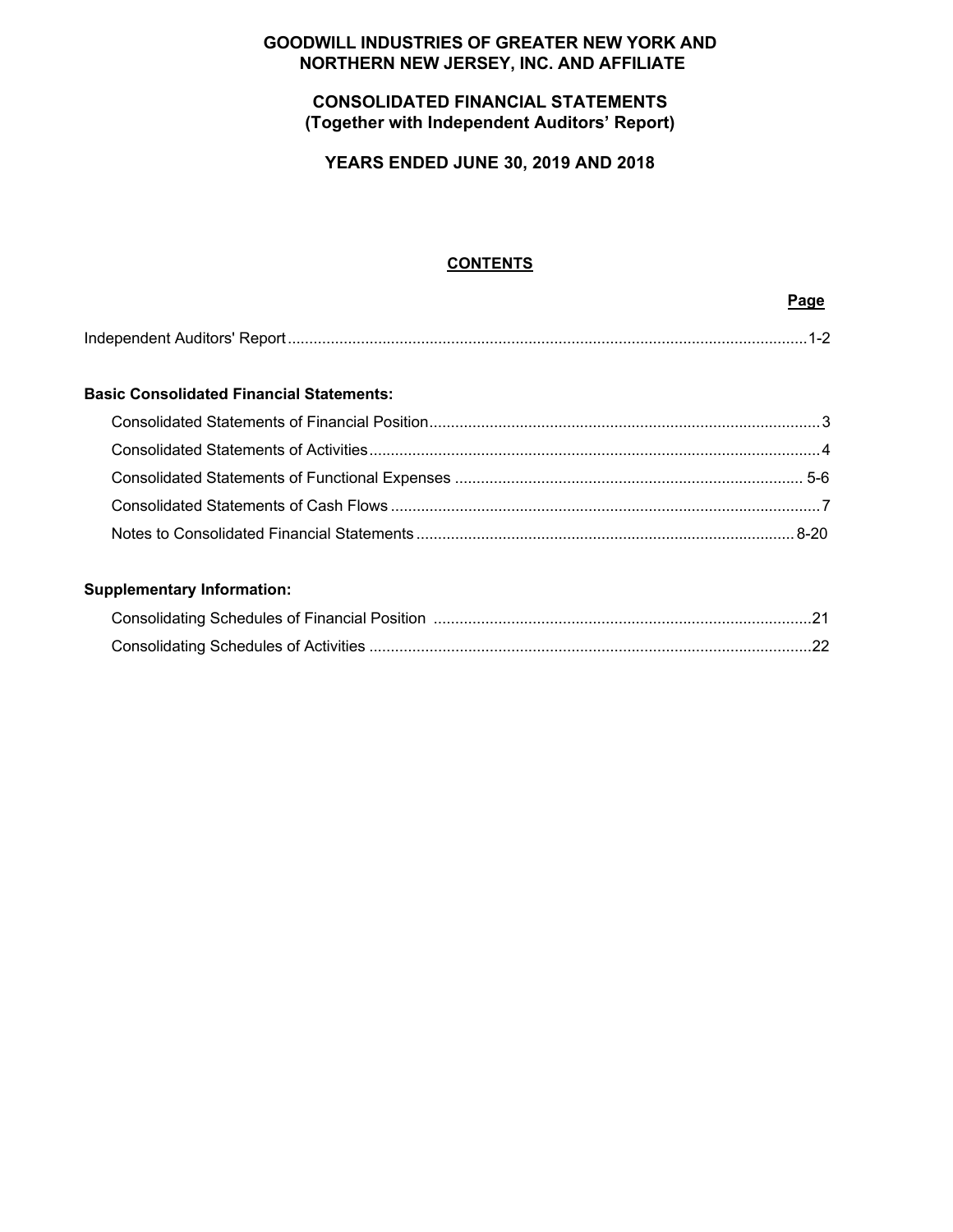Marks Paneth LLP 685 Third Avenue New York, NY 10017 P 212.503.8800 F 212.370.3759 markspaneth.com



# **INDEPENDENT AUDITORS' REPORT**

To the Board of Directors Goodwill Industries of Greater New York and Northern New Jersey, Inc. and Affiliate

We have audited the accompanying consolidated financial statements of Goodwill Industries of Greater New York and Northern New Jersey, Inc. and Affiliate (collectively, "Goodwill"), which comprise the consolidated statements of financial position as of June 30, 2019 and 2018, and the related consolidated statements of activities, functional expenses and cash flows for the years then ended, and the related notes to the consolidated financial statements.

#### *Management's Responsibility for the Financial Statements*

Management is responsible for the preparation and fair presentation of these consolidated financial statements in accordance with accounting principles generally accepted in the United States of America; this includes the design, implementation, and maintenance of internal control relevant to the preparation and fair presentation of consolidated financial statements that are free from material misstatement, whether due to fraud or error.

#### *Auditors' Responsibility*

Our responsibility is to express an opinion on these consolidated financial statements based on our audits. We conducted our audits in accordance with auditing standards generally accepted in the United States of America. Those standards require that we plan and perform the audit to obtain reasonable assurance about whether the consolidated financial statements are free of material misstatement.

An audit involves performing procedures to obtain audit evidence about the amounts and disclosures in the consolidated financial statements. The procedures selected depend on the auditor's judgment, including the assessment of the risks of material misstatement of the consolidated financial statements, whether due to fraud or error. In making those risk assessments, the auditor considers internal control relevant to the entity's preparation and fair presentation of the consolidated financial statements in order to design audit procedures that are appropriate in the circumstances, but not for the purpose of expressing an opinion on the effectiveness of the entity's internal control. Accordingly, we express no such opinion. An audit also includes evaluating the appropriateness of accounting policies used and the reasonableness of significant accounting estimates made by management, as well as evaluating the overall presentation of the consolidated financial statements.

We believe that the audit evidence we have obtained is sufficient and appropriate to provide a basis for our audit opinion.

### *Opinion*

In our opinion, the consolidated financial statements referred to above present fairly, in all material respects, the consolidated financial position of Goodwill Industries of Greater New York and Northern New Jersey, Inc. and Affiliate as of June 30, 2019 and 2018, and the changes in their net assets and their cash flows for the years then ended in accordance with accounting principles generally accepted in the United States of America.

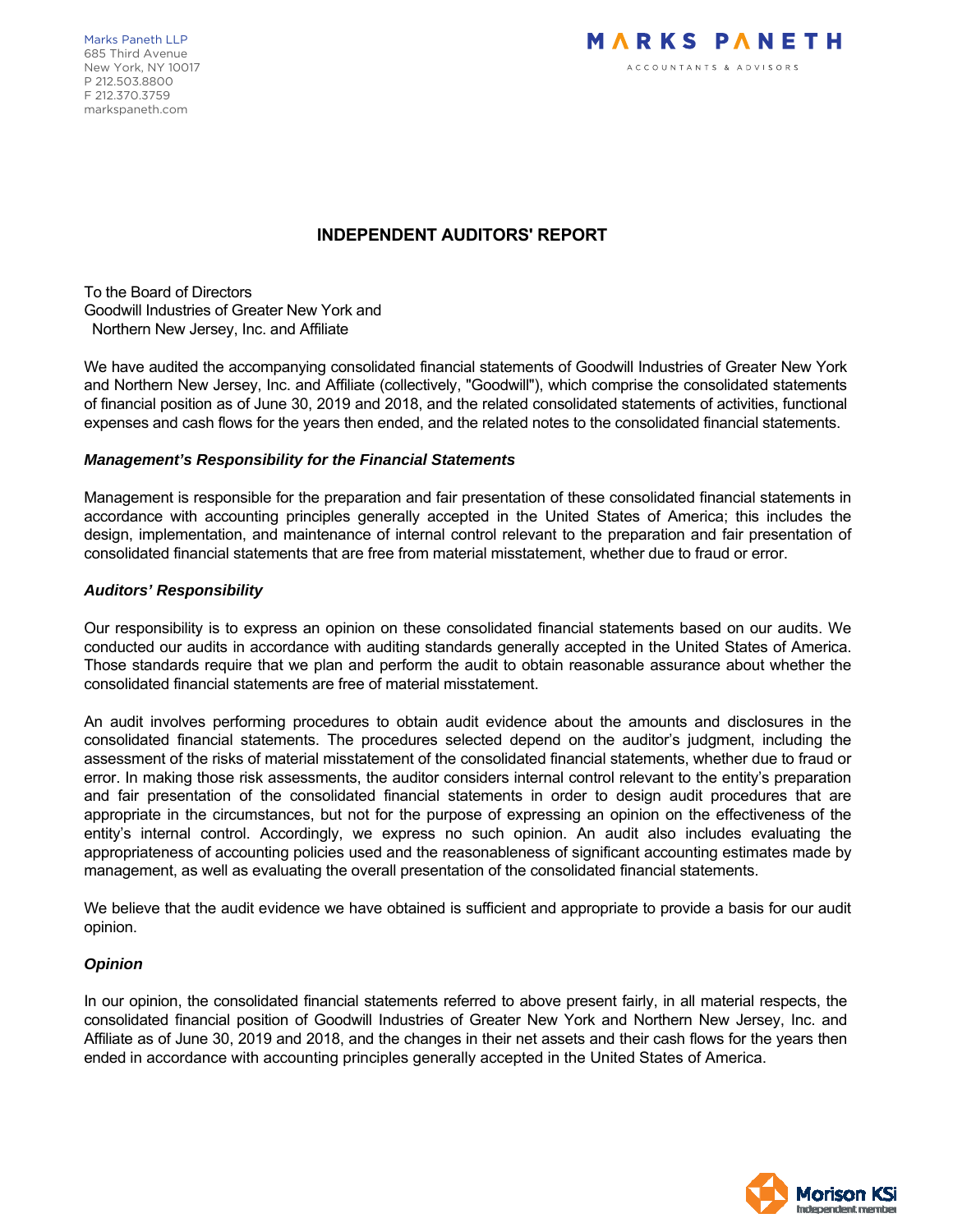#### *Emphasis of Matter*

As discussed in Note 2N to the consolidated financial statements, during the year ended June 30, 2019, Goodwill adopted Accounting Standards Update ("ASU") 2016-14, "Not-for-Profit Entities." Our opinion is not modified with respect to this matter.

#### *Other Matter*

Our audits were conducted for the purpose of forming an opinion on the consolidated financial statements of Goodwill Industries of Greater New York and Northern New Jersey, Inc. and Affiliate as a whole. The consolidating information (shown on pages 21-22) is presented for the purposes of additional analysis of the consolidated financial statements rather than to present the financial position and changes in net assets of the individual companies and is not a required part of the consolidated financial statements. Such information is the responsibility of management and was derived from and relates directly to the underlying accounting and other records used to prepare the consolidated financial statements. The consolidating information has been subjected to the auditing procedures applied in the audits of the consolidated financial statements and certain additional procedures, including comparing and reconciling such information directly to the underlying accounting and other records used to prepare the consolidated financial statements or to the consolidated financial statements themselves, and other additional procedures in accordance with auditing standards generally accepted in the United States of America. In our opinion, the consolidating information is fairly stated in all material respects in relation to the consolidated financial statements as a whole.

Marks Paneth UP

New York, NY November 25, 2019



ACCOUNTANTS & ADVISORS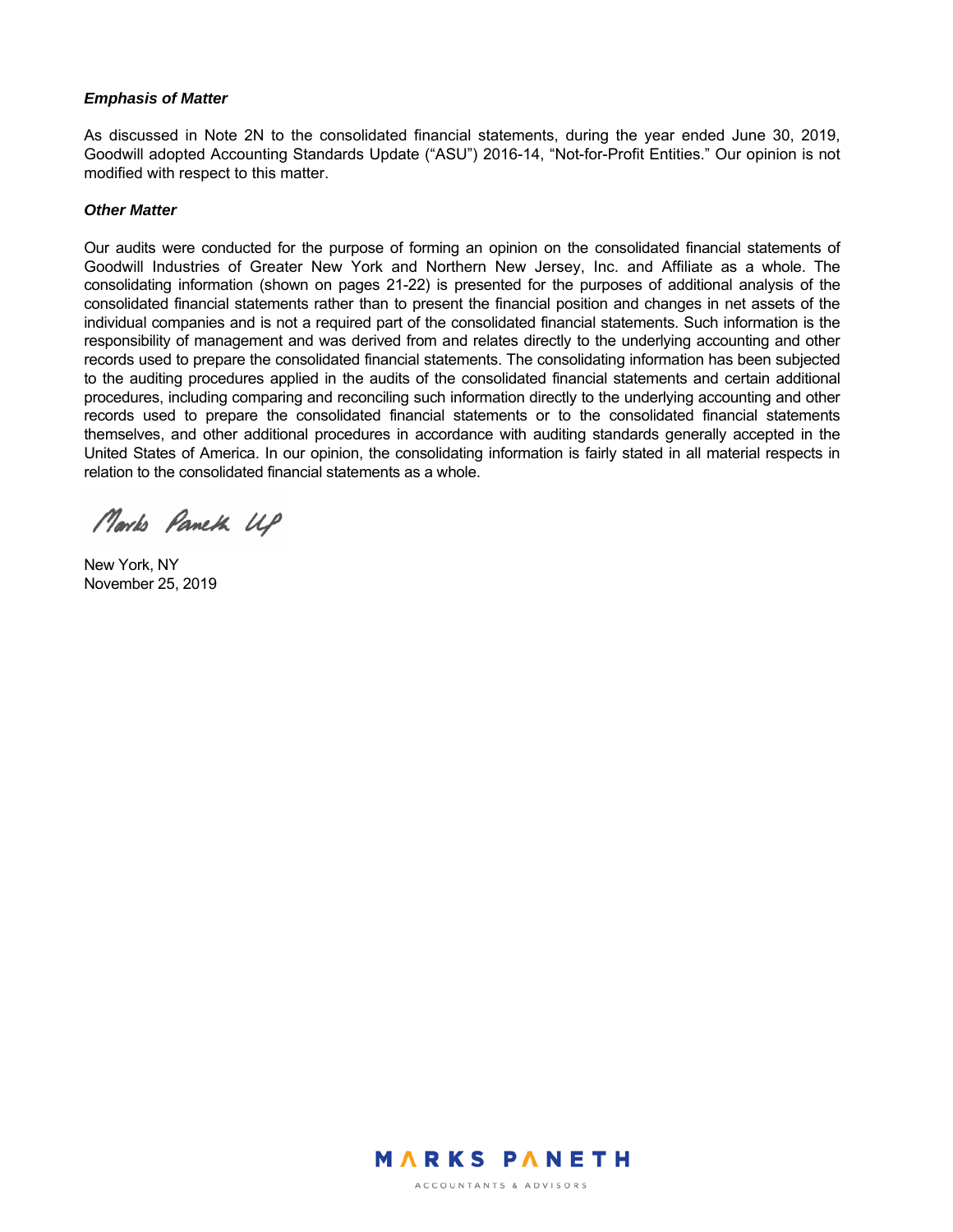# **GOODWILL INDUSTRIES OF GREATER NEW YORK AND NORTHERN NEW JERSEY, INC. AND AFFILIATE CONSOLIDATED STATEMENTS OF FINANCIAL POSITION AS OF JUNE 30, 2019 AND 2018**

|                                                  |    |              |    | <b>Restated</b> |
|--------------------------------------------------|----|--------------|----|-----------------|
|                                                  |    | 2019         |    | 2018            |
| <b>ASSETS</b>                                    |    |              |    |                 |
| Cash and cash equivalents (Notes 2E and 16)      | \$ | 1,684,260    | \$ | 1,270,830       |
| Accounts receivable, net (Notes 2G and 5)        |    | 10,961,318   |    | 11,067,437      |
| Pledges receivable (Note 2G)                     |    | 39,208       |    |                 |
| Inventory (Note 2H)                              |    | 4,053,514    |    | 3,999,638       |
| Prepaid expenses, deferred charges and other     |    | 1,888,041    |    | 1,048,618       |
| Assets held for sale (Note 6)                    |    | 5,487,817    |    | 1,405,032       |
| Investments (Notes 2F, 2L, 7, 10, and 13)        |    | 23,070,907   |    | 23,236,643      |
| Mortgage escrow deposits                         |    | 118,052      |    | 117,753         |
| Reserve for replacements (Notes 2F, 4 and 7)     |    | 471,072      |    | 552,517         |
| Security deposits held by lessors                |    | 809,081      |    | 807,109         |
| Tenant security deposits held (Note 2E)          |    | 94,525       |    | 101,159         |
| Property and equipment, net (Notes 2D and 6)     |    | 4,008,604    |    | 10,047,109      |
| <b>TOTAL ASSETS</b>                              | \$ | 52,686,399   | \$ | 53,653,845      |
| <b>LIABILITIES</b>                               |    |              |    |                 |
| Accounts payable and accrued expenses (Note 17)  | \$ | 11,352,553   | \$ | 12,092,588      |
| Payroll taxes payable                            |    | 1,072,071    |    | 1,241,832       |
| <b>Accrued salaries</b>                          |    | 1,143,103    |    | 991,357         |
| Accrued vacation                                 |    | 1,276,381    |    | 1,271,163       |
| Accrued mortgage interest                        |    | 183,387      |    | 163,544         |
| Deferred revenue/due to funding sources (Note 8) |    | 4,444,254    |    | 3,613,400       |
| Deferred rent (Note 2M)                          |    | 2,199,042    |    | 2,093,491       |
| Mortgages payable (Note 9)                       |    | 887,297      |    | 1,186,147       |
| Line of credit payable (Note 10)                 |    | 2,000,000    |    | 2,700,000       |
| Capital lease payable (Note 18)                  |    | 1,623,639    |    | 111,336         |
| Loan payable (Note 11)                           |    | 216,121      |    | 553,746         |
| Tenant security deposits payable                 |    | 94,525       |    | 101,159         |
| <b>TOTAL LIABILITIES</b>                         |    | 26,492,373   |    | 26,119,763      |
|                                                  |    |              |    |                 |
| <b>COMMITMENTS AND CONTINGENCIES (Note 15)</b>   |    |              |    |                 |
| <b>NET ASSETS (Note 2C)</b>                      |    |              |    |                 |
| Without donor restrictions:                      |    |              |    |                 |
| Operating                                        |    | 3,237,741    |    | 4,772,150       |
| Board designated for endowment (Note 13)         |    | 22,114,948   |    | 21,878,095      |
| Total without donor restrictions                 |    | 25,352,689   |    | 26,650,245      |
| With donor restrictions (Notes 12 and 13)        |    | 841,337      |    | 883,837         |
| <b>TOTAL NET ASSETS</b>                          |    | 26, 194, 026 |    | 27,534,082      |
| <b>TOTAL LIABILITIES AND NET ASSETS</b>          |    | 52,686,399   | \$ | 53,653,845      |
|                                                  |    |              |    |                 |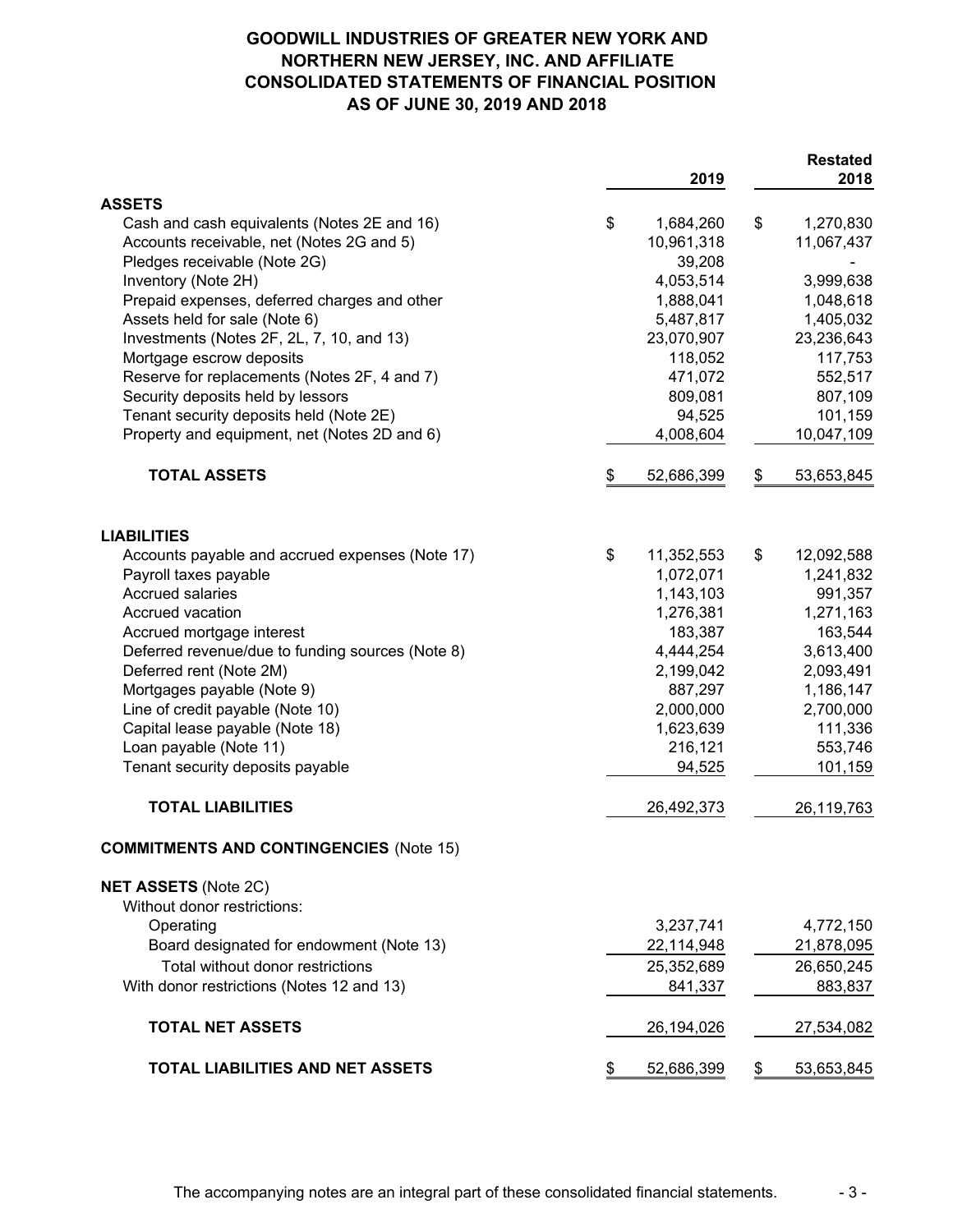#### **GOODWILL INDUSTRIES OF GREATER NEW YORK AND NORTHERN NEW JERSEY, INC. AND AFFILIATE CONSOLIDATED STATEMENTS OF ACTIVITIESFOR THE YEARS ENDED JUNE 30, 2019 AND 2018**

|                                                                                            | For the Year Ended June 30, 2019            |    |                                          |    |                      | For the Year Ended June 30, 2018            |    |                                          |    |                               |
|--------------------------------------------------------------------------------------------|---------------------------------------------|----|------------------------------------------|----|----------------------|---------------------------------------------|----|------------------------------------------|----|-------------------------------|
|                                                                                            | <b>Without Donor</b><br><b>Restrictions</b> |    | <b>With Donor</b><br><b>Restrictions</b> |    | <b>Total</b><br>2019 | <b>Without Donor</b><br><b>Restrictions</b> |    | <b>With Donor</b><br><b>Restrictions</b> |    | <b>Restated Total</b><br>2018 |
| <b>OPERATING REVENUES:</b>                                                                 |                                             |    |                                          |    |                      |                                             |    |                                          |    |                               |
| <b>Public Support:</b>                                                                     |                                             |    |                                          |    |                      |                                             |    |                                          |    |                               |
| Contributions (Note 2H)                                                                    | \$<br>664,761                               | \$ |                                          | \$ | 664,761              | \$<br>572,545                               | \$ | 42,500                                   | \$ | 615,045                       |
| Bequests and legacies (Note 2I)                                                            | 401,150                                     |    |                                          |    | 401,150              |                                             |    |                                          |    |                               |
| Contributed revenue - donated goods (Note 2H)                                              | 48,642,141                                  |    |                                          |    | 48,642,141           | 47.995.632                                  |    |                                          |    | 47,995,632                    |
| Net assets released from restrictions (Note 12)                                            | 42,500                                      |    | (42, 500)                                |    | $\sim$               | 42,500                                      |    | (42, 500)                                |    | $\sim$                        |
| <b>Total Public Support</b>                                                                | 49,750,552                                  |    | (42,500)                                 |    | 49,708,052           | 48,610,677                                  |    |                                          |    | 48,610,677                    |
| <b>Governmental Support:</b>                                                               |                                             |    |                                          |    |                      |                                             |    |                                          |    |                               |
| Fees and grants from governmental agencies                                                 | 23,484,269                                  |    |                                          |    | 23,484,269           | 24,428,485                                  |    |                                          |    | 24,428,485                    |
| <b>Total Governmental Support</b>                                                          | 23,484,269                                  |    |                                          |    | 23,484,269           | 24,428,485                                  |    |                                          |    | 24,428,485                    |
| Other Revenue:                                                                             |                                             |    |                                          |    |                      |                                             |    |                                          |    |                               |
| Industrial operations                                                                      | 43,134,857                                  |    |                                          |    | 43,134,857           | 42,829,827                                  |    |                                          |    | 42.829.827                    |
| Tenant rent                                                                                | 1,649,459                                   |    |                                          |    | 1,649,459            | 1,799,131                                   |    |                                          |    | 1,799,131                     |
| Gain on sale of property and equipment (Note 6)                                            | 3,047,035                                   |    |                                          |    | 3,047,035            |                                             |    |                                          |    |                               |
| Endowment earnings appropriations (Note 7)                                                 | 1,010,685                                   |    |                                          |    | 1,010,685            | 886,995                                     |    |                                          |    | 886,995                       |
| Other                                                                                      | 302,066                                     |    |                                          |    | 302,066              | 230,330                                     |    |                                          |    | 230,330                       |
| <b>Total Other Revenue</b>                                                                 | 49,144,102                                  |    |                                          |    | 49,144,102           | 45,746,283                                  |    |                                          |    | 45,746,283                    |
| TOTAL OPERATING REVENUES                                                                   | 122,378,923                                 |    | (42, 500)                                |    | 122,336,423          | 118,785,445                                 |    | $\sim$                                   |    | 118,785,445                   |
| <b>OPERATING EXPENSES: (Note 2J)</b>                                                       |                                             |    |                                          |    |                      |                                             |    |                                          |    |                               |
| Industrial operations                                                                      | 83,179,406                                  |    |                                          |    | 83,179,406           | 84,401,434                                  |    |                                          |    | 84,401,434                    |
| Rehabilitation and employment services                                                     | 25,854,438                                  |    |                                          |    | 25,854,438           | 22,690,327                                  |    |                                          |    | 22,690,327                    |
| Management and administration                                                              | 11,008,565                                  |    |                                          |    | 11,008,565           | 15,754,098                                  |    |                                          |    | 15,754,098                    |
| Other supporting services                                                                  | 305,521                                     |    |                                          |    | 305,521              | 189,537                                     |    |                                          |    | 189,537                       |
| Fundraising                                                                                | 465,655                                     |    |                                          |    | 465,655              | 382,898                                     |    |                                          |    | 382,898                       |
| Residential operations of affiliate                                                        | 2,593,046                                   |    |                                          |    | 2,593,046            | 2,641,277                                   |    |                                          |    | 2,641,277                     |
| <b>TOTAL OPERATING EXPENSES</b>                                                            | 123,406,631                                 |    | $\sim$                                   |    | 123,406,631          | 126,059,571                                 |    | $\sim$                                   |    | 126,059,571                   |
| <b>OPERATING LOSS</b>                                                                      | (1,027,708)                                 |    | (42, 500)                                |    | (1,070,208)          | (7, 274, 126)                               |    |                                          |    | (7, 274, 126)                 |
| <b>NONOPERATING (LOSS) INCOME:</b>                                                         |                                             |    |                                          |    |                      |                                             |    |                                          |    |                               |
| Investment activity (Note 7)                                                               | (164, 297)                                  |    |                                          |    | (164, 297)           | 1,176,483                                   |    |                                          |    | 1,176,483                     |
| Occupancy expense (below) above lease payments (Note 2M)                                   | (105, 551)                                  |    |                                          |    | (105, 551)           | 71,269                                      |    |                                          |    | 71,269                        |
| TOTAL NONOPERATING (LOSS) INCOME                                                           | (269, 848)                                  |    |                                          |    | (269, 848)           | 1,247,752                                   |    |                                          |    | 1,247,752                     |
| <b>CHANGE IN NET ASSETS</b>                                                                | (1, 297, 556)                               |    | (42,500)                                 |    | (1,340,056)          | (6,026,374)                                 |    | ÷.                                       |    | (6,026,374)                   |
| Net Assets - Beginning of Year - As Previously Stated<br>Prior period adjustment (Note 19) | 26,650,245                                  |    | 883,837                                  |    | 27,534,082<br>$\sim$ | 31,899,271<br>777,348                       |    | 883,837<br>$\sim$                        |    | 32,783,108<br>777,348         |
| Net Assets - Beginning of Year - As Restated                                               | 26,650,245                                  |    | 883,837                                  |    | 27,534,082           | 32,676,619                                  |    | 883,837                                  |    | 33,560,456                    |
| <b>NET ASSETS - END OF YEAR</b>                                                            | \$<br>25,352,689                            |    | 841,337                                  | \$ | 26,194,026           | \$<br>26,650,245                            | \$ | 883,837                                  | \$ | 27,534,082                    |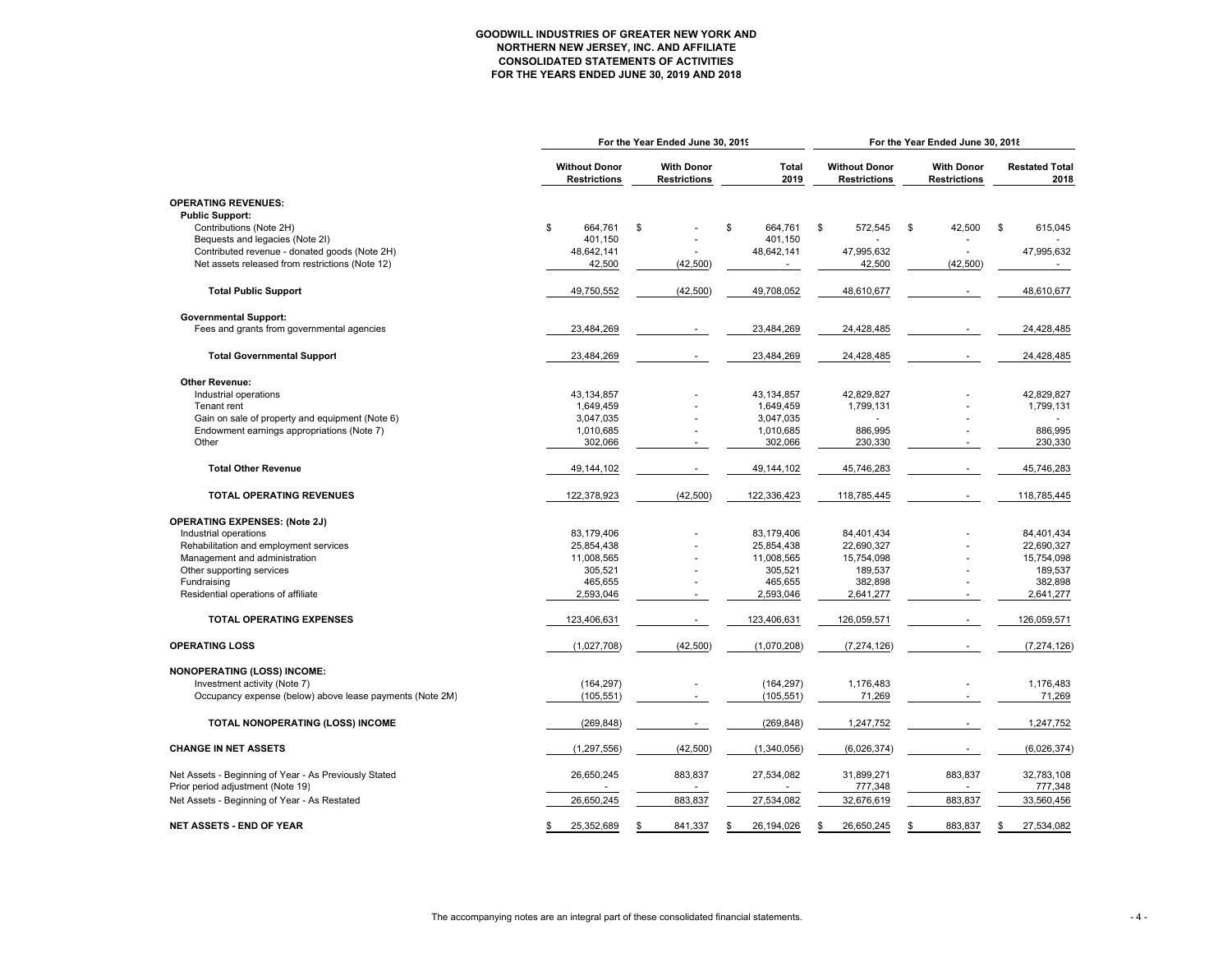# **GOODWILL INDUSTRIES OF GREATER NEW YORK AND NORTHERN NEW JERSEY, INC. AND AFFILIATE CONSOLIDATED STATEMENT OF FUNCTIONAL EXPENSES FOR THE YEAR ENDED JUNE 30, 2019 (With Comparative Totals for the Year Ended June 30, 2018)**

|                                             |                          |                                   |                                                         |                          |                                                                       |                                            | For the Year Ended June 30, 2019       |                            |                                               |                                                                                     |                                                                             |                                      |                                             |                               |
|---------------------------------------------|--------------------------|-----------------------------------|---------------------------------------------------------|--------------------------|-----------------------------------------------------------------------|--------------------------------------------|----------------------------------------|----------------------------|-----------------------------------------------|-------------------------------------------------------------------------------------|-----------------------------------------------------------------------------|--------------------------------------|---------------------------------------------|-------------------------------|
|                                             |                          |                                   |                                                         |                          | Goodwill Industries of Greater New York and Northern New Jersey, Inc. |                                            |                                        |                            |                                               |                                                                                     |                                                                             |                                      |                                             |                               |
|                                             |                          |                                   | <b>Program Services</b>                                 |                          |                                                                       |                                            |                                        | <b>Supporting Services</b> |                                               |                                                                                     |                                                                             |                                      |                                             |                               |
|                                             | Industrial<br>Operations | <b>Extended</b><br>Rehabilitation | <b>Rehabilitation and Employment Services</b><br>Others | <b>Total</b>             | Total<br>Program<br><b>Services</b>                                   | <b>Management</b><br>and<br>Administration | Other<br>Supporting<br><b>Services</b> | Fundraising                | <b>Total</b><br>Supporting<br><b>Services</b> | <b>Industries of</b><br><b>Greater New York</b><br>and Northern New<br>Jersey, Inc. | <b>Total Goodwill</b><br>Goodwill<br>Industries<br>Housing<br>Company, Inc. | Consolidating<br><b>Eliminations</b> | <b>Consolidated</b><br><b>Total</b><br>2019 | Consolidated<br>Total<br>2018 |
| Salaries (Note 17):                         |                          |                                   |                                                         |                          |                                                                       |                                            |                                        |                            |                                               |                                                                                     |                                                                             |                                      |                                             |                               |
| Program participants                        | 23,623,329               | 246                               | 413.833                                                 | 414.079                  | 24,037,408                                                            |                                            |                                        |                            |                                               | 24,037,408                                                                          |                                                                             |                                      | 24,037,408                                  | 22,472,759                    |
| Employees                                   | 22,651,029               | 3,161                             | 13,138,920                                              | 13,142,081               | 35,793,110                                                            | 4,636,645                                  | 56,449                                 | 217,034                    | 4,910,128                                     | 40,703,238                                                                          | 332,664                                                                     |                                      | 41,035,902                                  | 39,211,454                    |
| Payroll taxes and benefits (Note 14)        | 4.506.037                | 934                               | 5,245,062                                               | 5,245,996                | 9,752,033                                                             | 794.069                                    | 3,958                                  | 44.853                     | 842,880                                       | 10,594,913                                                                          | 177.844                                                                     |                                      | 10,772,757                                  | 10,942,500                    |
| <b>Total Salaries and Related Costs</b>     | 50,780,395               | 4,341                             | 18,797,815                                              | 18,802,156               | 69,582,551                                                            | 5,430,714                                  | 60,407                                 | 261,887                    | 5,753,008                                     | 75,335,559                                                                          | 510,508                                                                     |                                      | 75,846,067                                  | 72,626,713                    |
| Occupancy (Notes 2M, 15B and 17)            | 19,919,739               | 5,958                             | 2,912,763                                               | 2,918,721                | 22,838,460                                                            | 1,606,784                                  | 200,579                                | 8,136                      | 1,815,499                                     | 24,653,959                                                                          | 621,855                                                                     | (167, 203)                           | 25,108,611                                  | 30,104,473                    |
| Specific assistance to program participants |                          | $\sim$                            | 13,851                                                  | 13,851                   | 13,851                                                                | $\overline{\phantom{a}}$                   |                                        | $\sim$                     |                                               | 13,851                                                                              | $\sim$                                                                      | $\sim$                               | 13,851                                      | 3,340                         |
| Purchased goods                             | 446,972                  |                                   | 10                                                      | 10                       | 446,982                                                               |                                            |                                        |                            |                                               | 446,982                                                                             |                                                                             |                                      | 446,982                                     | 1,388,461                     |
| Trucking services                           | 3,012,038                |                                   |                                                         | $\overline{\phantom{a}}$ | 3,012,038                                                             | $\overline{\phantom{a}}$                   |                                        | $\overline{\phantom{a}}$   |                                               | 3,012,038                                                                           | $\sim$                                                                      |                                      | 3,012,038                                   | 3,171,935                     |
| Professional fees                           | 1,292,787                | 60                                | 732,755                                                 | 732,815                  | 2,025,602                                                             | 2,139,909                                  | 12,617                                 | 107.002                    | 2,259,528                                     | 4.285.130                                                                           | 491,677                                                                     |                                      | 4,776,807                                   | 4,018,484                     |
| Supplies                                    | 1,282,955                | 376                               | 352,538                                                 | 352,914                  | 1,635,869                                                             | 113,160                                    | 1,245                                  | 1,865                      | 116,270                                       | 1,752,139                                                                           | 70,973                                                                      |                                      | 1,823,112                                   | 1,704,393                     |
| Telephone                                   | 167,155                  | 1,280                             | 441,274                                                 | 442,554                  | 609,709                                                               | 217,653                                    | 16,886                                 | 3,984                      | 238,523                                       | 848,232                                                                             |                                                                             |                                      | 848,232                                     | 722,484                       |
| Postage and shipping                        | 335,992                  |                                   | 24,163                                                  | 24,164                   | 360,156                                                               | 12,593                                     | 229                                    | 3,636                      | 16,458                                        | 376,614                                                                             |                                                                             |                                      | 376,614                                     | 646,615                       |
| Insurance                                   | 863,389                  | 52                                | 107,273                                                 | 107,325                  | 970,714                                                               | 28,475                                     | 2,667                                  |                            | 31,143                                        | 1,001,857                                                                           | 142,935                                                                     |                                      | 1,144,792                                   | 1,096,821                     |
| Printing and advertising                    | 175,198                  | $\sim$                            | 456                                                     | 456                      | 175,654                                                               | 20,818                                     | $\overline{a}$                         | 20,103                     | 40,921                                        | 216,575                                                                             | $\sim$                                                                      |                                      | 216,575                                     | 55,447                        |
| Transportation (Note 15B)                   | 313,056                  | 165                               | 177.447                                                 | 177,612                  | 490,668                                                               | 28.710                                     | 18                                     | 2,334                      | 31,062                                        | 521.730                                                                             | $\sim$                                                                      |                                      | 521,730                                     | 575,090                       |
| Equipment maintenance and rental (Note 15B) | 984,969                  | 254                               | 223,778                                                 | 224,032                  | 1,209,001                                                             | 460,223                                    | 999                                    | 1.787                      | 463,009                                       | 1,672,010                                                                           | 88,753                                                                      |                                      | 1,760,763                                   | 1,734,021                     |
| Membership dues/staff development           | 50,611                   | 19                                | 143,152                                                 | 143,171                  | 193,782                                                               | 263,622                                    |                                        | 2,177                      | 265,799                                       | 459,581                                                                             |                                                                             |                                      | 459,581                                     | 393,719                       |
| <b>Client activities</b>                    | 196                      |                                   | 1,363,431                                               | 1,363,431                | 1,363,627                                                             | 4,591                                      |                                        | 142                        | 4,733                                         | 1,368,360                                                                           |                                                                             |                                      | 1,368,360                                   | 1,671,790                     |
| Expensed equipment (Note 2D)                |                          |                                   | $\overline{\phantom{a}}$                                | $\sim$                   |                                                                       | $\overline{\phantom{a}}$                   |                                        | $\overline{\phantom{a}}$   |                                               | $\overline{\phantom{a}}$                                                            |                                                                             |                                      |                                             | 504,586                       |
| Bad debt                                    |                          |                                   | 479,084                                                 | 479,084                  | 479,084                                                               | 3,001                                      |                                        |                            | 3,001                                         | 482,085                                                                             | 115,986                                                                     |                                      | 598,071                                     | 594,277                       |
| Interest                                    | 13.965                   | $\overline{\phantom{a}}$          | $\sim$                                                  | $\sim$                   | 13,965                                                                | 104,696                                    |                                        | $\overline{\phantom{a}}$   | 104,696                                       | 118,661                                                                             | 83,154                                                                      |                                      | 201,815                                     | 184,942                       |
| Depreciation and amortization (Note 2D)     | 1,629,391                | 1,125                             | 114,087                                                 | 115,212                  | 1,744,603                                                             | 272,223                                    | 9,285                                  | 2,117                      | 283,625                                       | 2,028,228                                                                           | 395,804                                                                     |                                      | 2,424,032                                   | 2,501,762                     |
| Miscellaneous                               | 1,938,623                |                                   | 53,889                                                  | 53,889                   | 1,992,512                                                             | 341,545                                    | 589                                    | 52,551                     | 394,685                                       | 2,387,197                                                                           | 71,401                                                                      |                                      | 2,458,598                                   | 2,360,218                     |
| <b>TOTAL EXPENSES BEFORE ALLOCATION</b>     | 83,207,431               | 13,631                            | 25,937,766                                              | 25,951,397               | 109,158,828                                                           | 11,048,717                                 | 305,521                                | 467,722                    | 11,821,960                                    | 120,980,788                                                                         | 2,593,046                                                                   | (167, 203)                           | 123,406,631                                 | 126,059,571                   |
| <b>ALLOCATION OF ELIMINATIONS</b>           | (28, 025)                |                                   | (96, 959)                                               | (96, 959)                | (124, 984)                                                            | (40, 152)                                  |                                        | (2,067)                    | (42, 219)                                     | (167, 203)                                                                          |                                                                             | 167,203                              |                                             |                               |
| <b>TOTAL EXPENSES</b>                       | 83,179,406               | 13,631                            | 25,840,807<br>- S                                       | 25,854,438               | 109,033,844<br>-SS                                                    | 11,008,565                                 | 305,521                                | 465,655                    | 11,779,741<br>\$                              | 120,813,585                                                                         | 2,593,046                                                                   |                                      | 123,406,631<br>-S                           | 126,059,571<br>- \$           |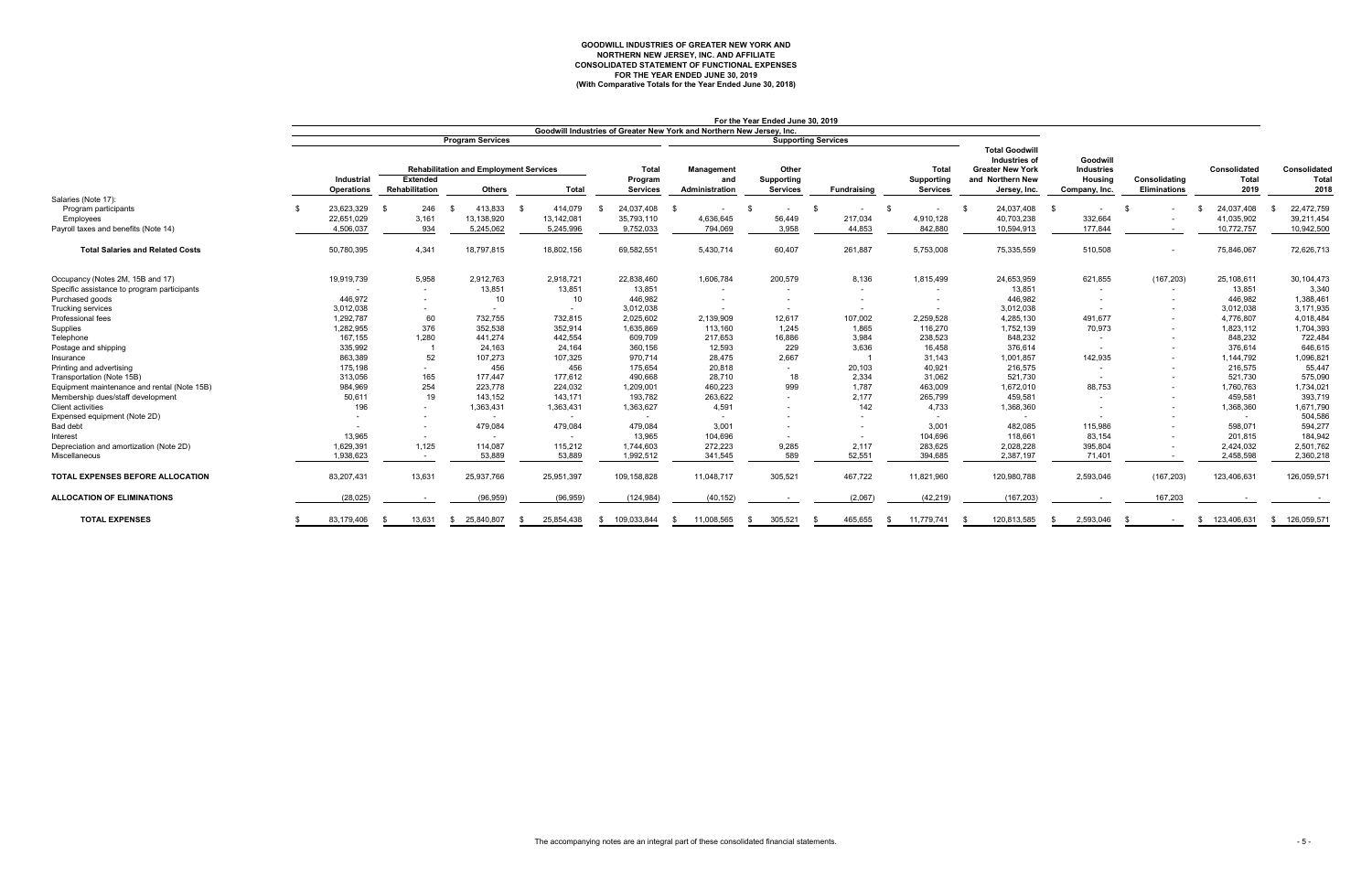# **GOODWILL INDUSTRIES OF GREATER NEW YORK AND NORTHERN NEW JERSEY, INC. AND AFFILIATE CONSOLIDATED STATEMENT OF FUNCTIONAL EXPENSES FOR THE YEAR ENDED JUNE 30, 2018**

|                                             |                                 | Goodwill Industries of Greater New York and Northern New Jersey, Inc. |                                                                |                 |                                            |                                     |                                               |                            |                                               |                                                                                                       |                                                           |                                      |                       |
|---------------------------------------------|---------------------------------|-----------------------------------------------------------------------|----------------------------------------------------------------|-----------------|--------------------------------------------|-------------------------------------|-----------------------------------------------|----------------------------|-----------------------------------------------|-------------------------------------------------------------------------------------------------------|-----------------------------------------------------------|--------------------------------------|-----------------------|
|                                             |                                 |                                                                       | <b>Program Services</b>                                        |                 |                                            |                                     |                                               | <b>Supporting Services</b> |                                               |                                                                                                       |                                                           |                                      |                       |
|                                             | Industrial<br><b>Operations</b> | <b>Extended</b><br>Rehabilitation                                     | <b>Rehabilitation and Employment Services</b><br><b>Others</b> | <b>Total</b>    | <b>Total</b><br>Program<br><b>Services</b> | Management<br>and<br>Administration | Other<br><b>Supporting</b><br><b>Services</b> | <b>Fundraising</b>         | <b>Total</b><br>Supporting<br><b>Services</b> | <b>Total Goodwill</b><br>Industries of<br><b>Greater New York</b><br>and Northern New<br>Jersey, Inc. | <b>Goodwill</b><br>Industries<br>Housing<br>Company, Inc. | Consolidating<br><b>Eliminations</b> | Consolidated<br>Total |
| Salaries (Note 17):                         |                                 |                                                                       |                                                                |                 |                                            |                                     |                                               |                            |                                               |                                                                                                       |                                                           |                                      |                       |
| Program participants                        | 22,210,374<br>\$                | 6,319<br>- \$                                                         | 256,066                                                        | 262,385<br>- \$ | 22,472,759                                 | - \$                                | \$<br>$\overline{\phantom{a}}$                | -\$                        | \$                                            | 22,472,759<br>\$                                                                                      | - \$                                                      | £.                                   | 22,472,759<br>\$      |
| Employees                                   | 22,500,563                      | 94,825                                                                | 12,111,721                                                     | 12,206,546      | 34,707,109                                 | 3,847,975                           | 91,310                                        | 174,667                    | 4,113,952                                     | 38,821,061                                                                                            | 390,393                                                   |                                      | 39,211,454            |
| Payroll taxes and benefits (Note 14)        | 7,189,321                       | 26,886                                                                | 2,731,658                                                      | 2,758,544       | 9,947,865                                  | 750,248                             | 8,775                                         | 37,318                     | 796,341                                       | 10,744,206                                                                                            | 198,294                                                   |                                      | 10,942,500            |
| <b>Total Salaries and Related Costs</b>     | 51,900,258                      | 128,030                                                               | 15,099,445                                                     | 15,227,475      | 67, 127, 733                               | 4,598,223                           | 100,085                                       | 211,985                    | 4,910,293                                     | 72,038,026                                                                                            | 588,687                                                   |                                      | 72,626,713            |
| Occupancy (Notes 2M, 15B and 17)            | 19,282,575                      | 11,045                                                                | 2,632,862                                                      | 2,643,907       | 21,926,482                                 | 7,654,723                           | 24,683                                        | 2,980                      | 7,682,386                                     | 29,608,868                                                                                            | 562,072                                                   | (66, 467)                            | 30,104,473            |
| Specific assistance to program participants | $\sim$                          | $\sim$                                                                | 3,340                                                          | 3,340           | 3,340                                      |                                     |                                               |                            |                                               | 3,340                                                                                                 | $\blacksquare$                                            | $\sim$                               | 3,340                 |
| Purchased goods                             | 1,388,461                       | $\sim$                                                                | $\sim$                                                         | $\sim$          | 1,388,461                                  | $\overline{\phantom{a}}$            | $\overline{\phantom{a}}$                      |                            |                                               | 1,388,461                                                                                             | $\blacksquare$                                            | $\overline{\phantom{a}}$             | 1,388,461             |
| <b>Trucking services</b>                    | 3,168,935                       | $\sim$                                                                | $\overline{\phantom{a}}$                                       | $\sim$          | 3,168,935                                  | 3,000                               | $\sim$                                        |                            | 3,000                                         | 3,171,935                                                                                             | $\overline{\phantom{a}}$                                  |                                      | 3,171,935             |
| Professional fees                           | 831,507                         | 2,083                                                                 | 861,482                                                        | 863,565         | 1,695,072                                  | 1,890,795                           | 34,981                                        | 65,424                     | 1,991,200                                     | 3,686,272                                                                                             | 332,212                                                   |                                      | 4,018,484             |
| Supplies                                    | 1,002,365                       | $\sim$                                                                | 514,137                                                        | 514,137         | 1,516,502                                  | 91,186                              | 339                                           | 2,651                      | 94,176                                        | 1,610,678                                                                                             | 93,715                                                    |                                      | 1,704,393             |
| Telephone                                   | 177,525                         | 3,824                                                                 | 382,101                                                        | 385,925         | 563,450                                    | 151,085                             | 7,020                                         | 929                        | 159,034                                       | 722,484                                                                                               | $\blacksquare$                                            |                                      | 722,484               |
| Postage and shipping                        | 624,751                         |                                                                       | 6,864                                                          | 6,865           | 631.616                                    | 11,208                              | 469                                           | 3,322                      | 14,999                                        | 646,615                                                                                               | $\sim$                                                    |                                      | 646,615               |
| Insurance                                   | 830,483                         | 2,359                                                                 | 94,681                                                         | 97,040          | 927,523                                    | 11,583                              | 2,381                                         |                            | 13,965                                        | 941,488                                                                                               | 155,333                                                   |                                      | 1,096,821             |
| Printing and advertising                    | 33,425                          | $\sim$                                                                | 462                                                            | 462             | 33,887                                     | 16,257                              | $\sim$                                        | 5,303                      | 21,560                                        | 55,447                                                                                                | $\blacksquare$                                            |                                      | 55,447                |
| Transportation (Note 15B)                   | 317,058                         | 213                                                                   | 224,101                                                        | 224,314         | 541,372                                    | 31,143                              | 17                                            | 2,558                      | 33,718                                        | 575,090                                                                                               | $\blacksquare$                                            |                                      | 575,090               |
| Equipment maintenance and rental (Note 15B) | 1,006,965                       | 1,200                                                                 | 142,259                                                        | 143,459         | 1,150,424                                  | 366,880                             | 568                                           | 2,197                      | 369,645                                       | 1,520,069                                                                                             | 213,952                                                   |                                      | 1,734,021             |
| Membership dues/staff development           | 60,351                          | 348                                                                   | 89,121                                                         | 89,469          | 149,820                                    | 240,833                             | 421                                           | 2,645                      | 243,899                                       | 393,719                                                                                               | $\sim$                                                    |                                      | 393,719               |
| <b>Client activities</b>                    | 4,604                           | 4,418                                                                 | 1,654,438                                                      | 1,658,856       | 1,663,460                                  | 5,932                               | $\sim$                                        | 2,398                      | 8,330                                         | 1,671,790                                                                                             | $\blacksquare$                                            |                                      | 1,671,790             |
| Expensed equipment (Note 2D)                | 53,933                          | 31                                                                    | 420,281                                                        | 420,312         | 474,245                                    | 26,978                              | 443                                           | 2,920                      | 30,341                                        | 504,586                                                                                               | $\blacksquare$                                            |                                      | 504,586               |
| <b>Bad debt</b>                             | 173,555                         | 578                                                                   | 252,299                                                        | 252,877         | 426,432                                    | 19,045                              | $\sim$                                        | $\sim$                     | 19,045                                        | 445,477                                                                                               | 148,800                                                   |                                      | 594,277               |
| Interest                                    | 27,578                          | $\sim$                                                                | $\sim$                                                         | $\sim$          | 27,578                                     | 49,940                              |                                               |                            | 49,940                                        | 77,518                                                                                                | 107,424                                                   |                                      | 184,942               |
| Depreciation and amortization (Note 2D)     | 1,590,453                       | 10,260                                                                | 148,001                                                        | 158,261         | 1,748,714                                  | 346,565                             | 15,434                                        | 3,033                      | 365,032                                       | 2,113,746                                                                                             | 388,016                                                   |                                      | 2,501,762             |
| Miscellaneous                               | 1,937,793                       | 135                                                                   | 38,472                                                         | 38,607          | 1,976,400                                  | 254,683                             | 2,696                                         | 75,373                     | 332,752                                       | 2,309,152                                                                                             | 51,066                                                    |                                      | 2,360,218             |
| TOTAL EXPENSES BEFORE RECLASSIFICATION      | 84,412,575                      | 164,525                                                               | 22,564,346                                                     | 22,728,871      | 107,141,446                                | 15,770,059                          | 189,537                                       | 383,719                    | 16,343,315                                    | 123,484,761                                                                                           | 2,641,277                                                 | (66, 467)                            | 126,059,57            |
| <b>ALLOCATION OF ELIMINATIONS</b>           | (11, 141)                       |                                                                       | (38, 544)                                                      | (38, 544)       | (49, 685)                                  | (15, 961)                           |                                               | (821)                      | (16, 782)                                     | (66, 467)                                                                                             |                                                           | 66,467                               |                       |
| <b>TOTAL EXPENSES</b>                       | 84,401,434                      | 164,525                                                               | \$22,525,802                                                   | 22,690,327      | 107,091,761<br>\$                          | 15,754,098                          | 189,537<br>\$                                 | 382,898                    | 16,326,533                                    | 123,418,294                                                                                           | 2,641,277                                                 |                                      | 126,059,57'<br>\$     |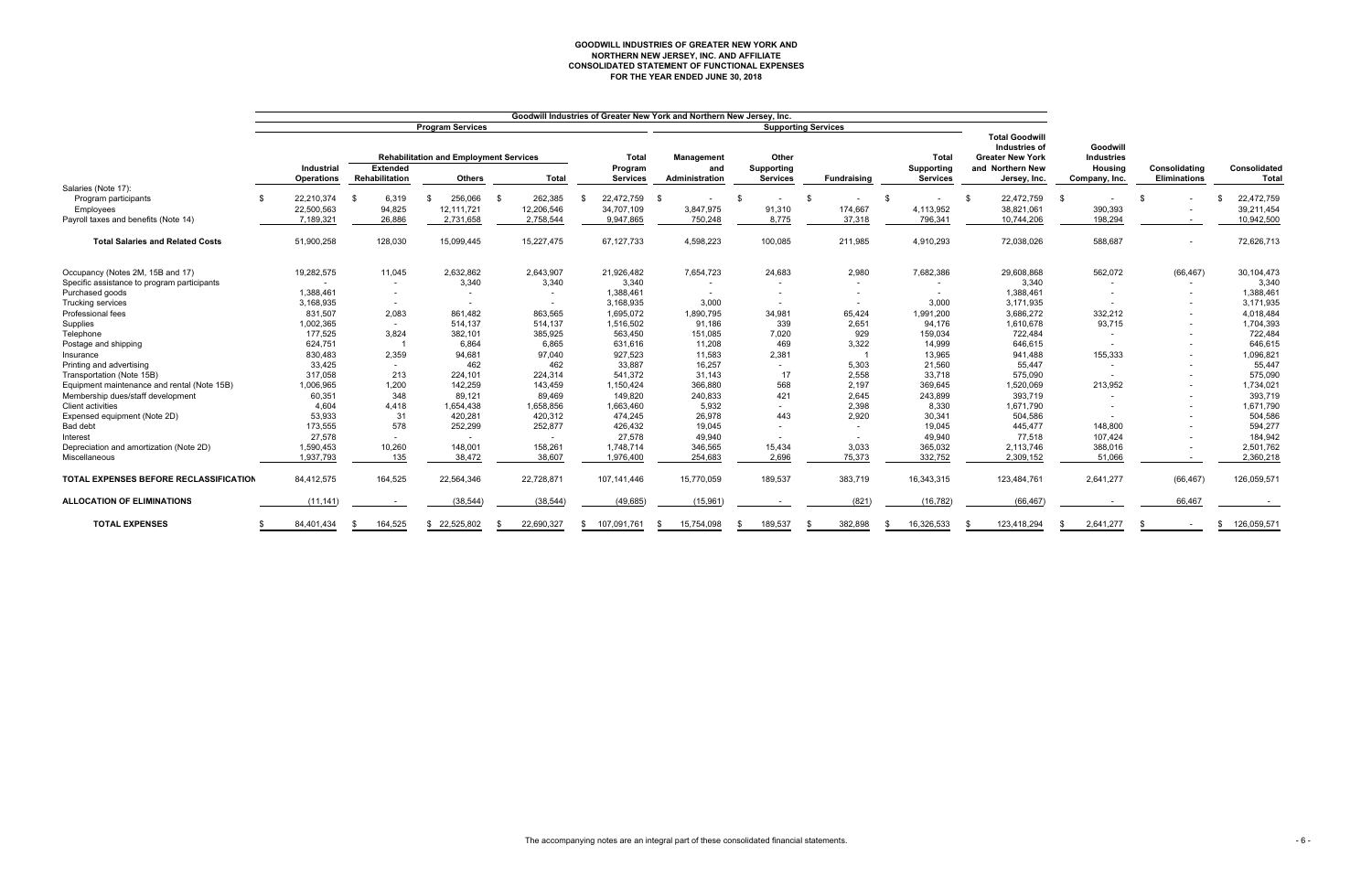#### **GOODWILL INDUSTRIES OF GREATER NEW YORK AND NORTHERN NEW JERSEY, INC. AND AFFILIATE CONSOLIDATED STATEMENTS OF CASH FLOWS FOR THE YEARS ENDED JUNE 30, 2019 AND 2018**

|                                                                      | 2019                   | 2018<br><b>Restated</b> |
|----------------------------------------------------------------------|------------------------|-------------------------|
| <b>CASH FLOWS FROM OPERATING ACTIVITIES:</b>                         |                        |                         |
| Change in net assets                                                 | \$<br>(1,340,056)      | \$<br>(6,026,374)       |
| Adjustments to reconcile change in net assets to                     |                        |                         |
| net cash (used in) provided by operating activities:                 |                        |                         |
| Depreciation and amortization                                        | 2,424,032              | 2,501,762               |
| Realized gains on investment sales                                   | (1,056,464)            | (303, 323)              |
| Unrealized losses (gains) on investments                             | 653,349                | (1,473,201)             |
| Gain on sale of property and equipment<br><b>Bad debt</b>            | (3,047,035)            |                         |
|                                                                      | 598,071                | 594,277                 |
| Subtotal                                                             | (1,768,103)            | (4,706,859)             |
| Changes in operating assets and liabilities:                         |                        |                         |
| (Increase) decrease in assets:                                       |                        |                         |
| Accounts receivable                                                  | (491, 952)             | (129, 455)              |
| Pledges receivable                                                   | (39, 208)              | 50,000                  |
| Inventory                                                            | (53, 876)              | 307,365                 |
| Prepaid expenses, deferred charges and other                         | (839, 423)             | (74,005)                |
| Security deposits held by lessors                                    | (1,972)                | (3,911)                 |
| Increase (decrease) in liabilities:                                  |                        |                         |
| Accounts payable and accrued expenses                                | (740, 035)             | 6,030,472               |
| Payroll taxes payable                                                | (169, 761)             | 347,589                 |
| Accrued salaries                                                     | 151,746                | 36,786                  |
| Accrued vacation                                                     | 5,218                  | 138,749                 |
| Accrued mortgage interest                                            | 19,843                 | 19,842                  |
| Deferred revenue/due to funding sources<br>Deferred rent             | 830,854                | 20,059                  |
| Net Cash (Used in) Provided by Operating Activities                  | 105,551<br>(2,991,118) | (71, 269)<br>1,965,363  |
| <b>CASH FLOWS FROM INVESTING ACTIVITIES:</b>                         |                        |                         |
| Mortgage escrow deposit - net                                        | (299)                  | 4,800                   |
| Property and equipment acquisitions                                  | (1,873,344)            | (639, 248)              |
| Proceeds from sale of property and equipment                         | 4,452,067              |                         |
| Reserve for replacement deposits                                     | (165, 204)             | (176, 295)              |
| Reserve for replacement withdrawals                                  | 246,649                | 103,370                 |
| Investment purchases                                                 | (7,733,579)            | (3,019,303)             |
| Proceeds from sale of investments                                    | 8,302,430              | 1,530,935               |
| Net Cash Provided by (Used in) Investing Activities                  | 3,228,720              | (2, 195, 741)           |
| <b>CASH FLOWS FROM FINANCING ACTIVITIES:</b>                         |                        |                         |
| Principal repayments of mortgages payable                            | (298, 850)             | (274, 580)              |
| Proceeds from line of credit                                         | 3,500,000              | 3,400,000               |
| Repayment of line of credit                                          | (4,200,000)            | (3,500,000)             |
| Proceeds from capital leases payable                                 | 1,691,906              |                         |
| Repayments of capital leases payable                                 | (179, 603)             |                         |
| Repayments of loan payable                                           | (337, 625)             | (307, 641)              |
| Net Cash Provided by (Used in) Financing Activities                  | 175,828                | (682, 221)              |
| NET INCREASE (DECREASE) IN CASH AND CASH EQUIVALENTS                 | 413,430                | (912, 599)              |
| Cash and Cash Equivalents - Beginning of Year                        | 1,270,830              | 2,183,429               |
| CASH AND CASH EQUIVALENTS - END OF YEAR                              | \$<br>1,684,260        | \$<br>1,270,830         |
| <b>Supplementary Disclosure of Cash Flow Information:</b>            |                        |                         |
| Cash paid during the year for interest (excludes amounts subsidized) | \$<br>118,661          | \$<br>103,033           |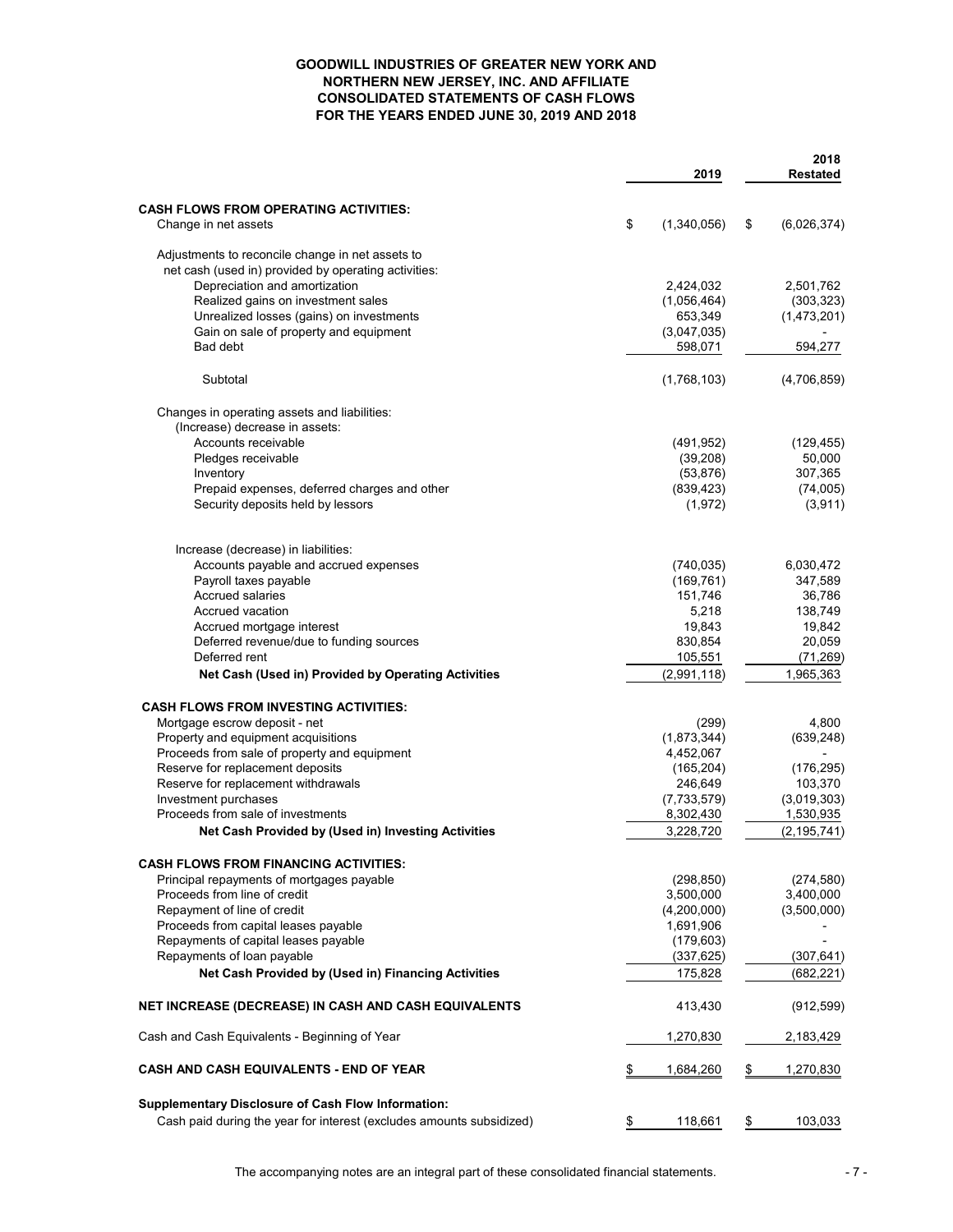# **NOTE 1—ORGANIZATION AND NATURE OF ACTIVITIES**

The consolidated financial statements of Goodwill Industries of Greater New York and Northern New Jersey, Inc. and Affiliate (collectively, "Goodwill") have been prepared by consolidating Goodwill Industries of Greater New York and Northern New Jersey, Inc. (the "Agency") and Goodwill Industries Housing Company, Inc. ("GIHC"). The Agency is organized under the Not-for-Profit Corporation Law of the State of New York. GIHC is organized under the Membership Corporation Law and Article II of the Private Housing Finance Law of the State of New York. The Agency and GIHC have been granted exemption from federal income tax pursuant to Section 501(c)(3) of the Internal Revenue Code. GIHC operates a 202-unit apartment building located in Queens, New York, pursuant to the regulations of the United States Department of Housing and Urban Development ("HUD"). Assets of GIHC cannot be distributed to the Agency or otherwise used (other than for the operating purposes of GIHC) without the written consent of HUD. Goodwill provides housing and comprehensive rehabilitation services to persons with emotional, developmental and/or physical disabilities, the economically disadvantaged and the elderly, receiving its principal governmental support from federal, New York State and New York City sources.

# **NOTE 2—SUMMARY OF SIGNIFICANT ACCOUNTING POLICIES**

- A. Goodwill's consolidated financial statements have been prepared on the accrual basis of accounting. Goodwill adheres to accounting principles generally accepted in the United States of America ("U.S. GAAP").
- B. The consolidated financial statements include the accounts of Goodwill Industries of Greater New York and Northern New Jersey, Inc. and Goodwill Industries Housing Company, Inc. Upon consolidation, all significant intercompany balances and transactions are eliminated.
- C. Goodwill maintains its net assets under the following classes:
	- Without donor restrictions represents resources available for support of Goodwill's operations over which the Board of Directors has discretionary control.
	- With donor restrictions represents assets resulting from contributions and other inflows of assets whose use by Goodwill is limited by donor-imposed stipulations, including donor-restricted endowment funds. When a restriction expires (that is, when a stipulated time restriction ends or purpose restriction is accomplished, or endowment earnings are appropriated for operations), net assets with donor restrictions are reclassified to net assets without donor restrictions and reported in the consolidated statements of activities as net assets released from restrictions. However, if a restriction is fulfilled in the same time period in which the contribution is received, Goodwill reports the support as increases in net assets without donor restrictions.
- D. Property and equipment is stated at cost less accumulated depreciation or amortization. These amounts do not purport to represent replacement or realizable values. The Agency capitalizes property and equipment with a cost of \$1,500 or more and a useful life of greater than two years. GIHC capitalizes property and equipment with a cost of \$250 or more and a useful life of greater than one year. Depreciation is provided on a straight-line basis over the estimated useful lives of the assets. Leasehold improvements are amortized over the shorter of the useful life of the asset or the remaining term of the lease. Certain purchases of equipment are expensed by Goodwill (rather than capitalized) because the cost of these items was reimbursed by governmental funding sources, where the contractual agreement specifies that title to these assets rests with the governmental funding source rather than Goodwill.
- E. Goodwill considers all highly liquid instruments with maturities of 90 days or less when acquired to be cash and cash equivalents, except for cash maintained in its investment portfolio. Tenant security deposits held are maintained in bank cash accounts and are not considered cash and cash equivalents for statement of cash flow purposes.
- F. Investments and the reserve for replacements are recorded at fair value.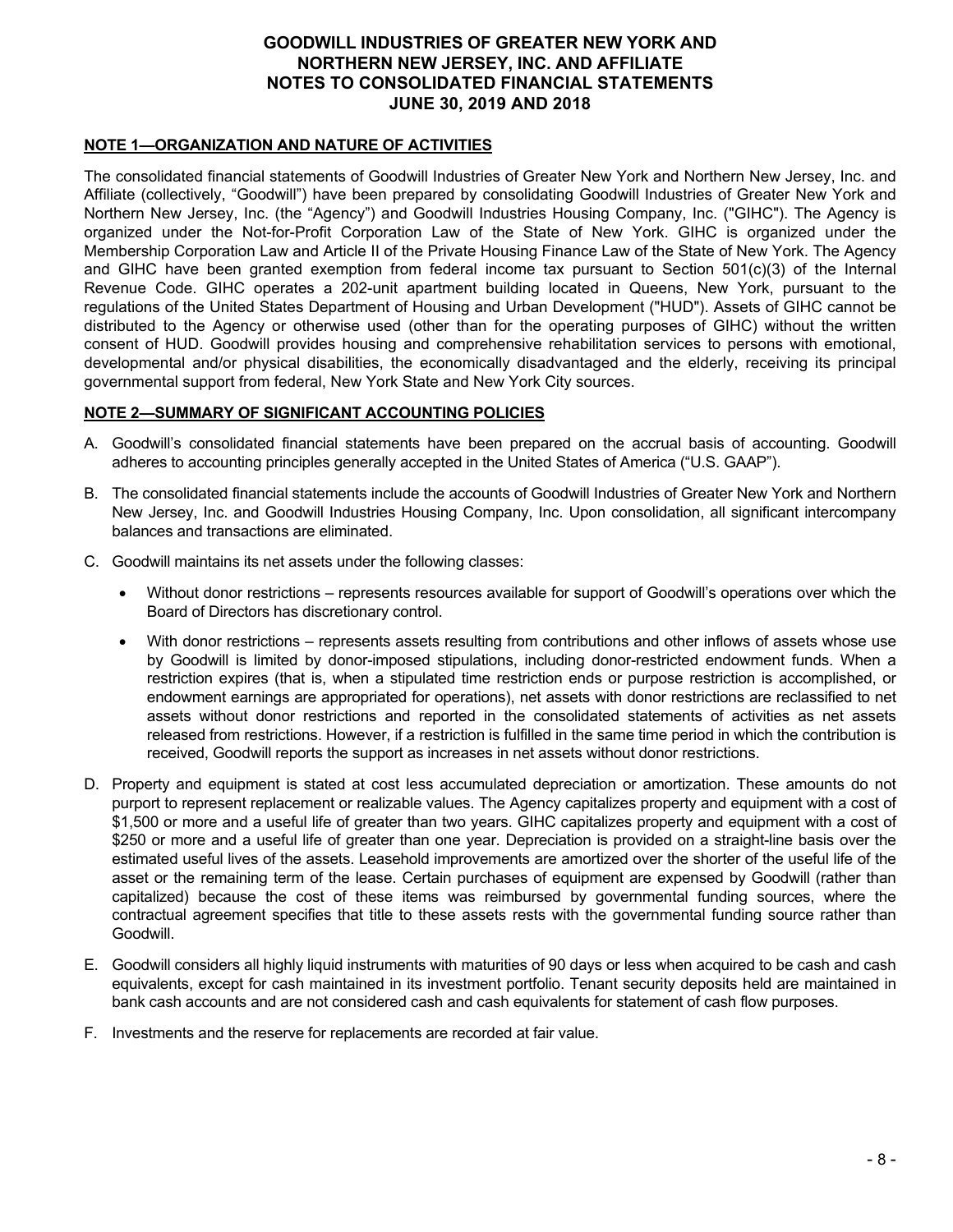## **NOTE 2—SUMMARY OF SIGNIFICANT ACCOUNTING POLICIES (Continued)**

- G. Goodwill determines whether an allowance for doubtful accounts should be provided for accounts and pledges receivable. Such estimates are based on management's assessment of the aged basis of its government funding sources, current economic conditions, creditworthiness of tenants, government, customers, contributors and other sources and historical information. Pledges receivable that are expected to be collected in future years are recorded at their net present value (if materially less than the actual amount pledged) computed using the risk adjusted interest rate applicable to the year in which the contribution is made. As of June 30, 2019 and 2018, pledges receivable were expected to be collected within one year.
- H. During the years ended June 30, 2019 and 2018, Goodwill received contributed merchandise (clothing, etc.) with a fair value estimated to be \$48,642,141 and \$47,995,632, respectively. Goodwill reflects such contributed merchandise as contribution revenue in the accompanying consolidated financial statements. Goodwill reflects its industrial operations sales net of the aforementioned estimated amount of contributed goods. This merchandise requires program-related expenses/processes accomplished by people with disabilities and other disadvantaging conditions before it reaches its point of sale. The fair value of the contributed merchandise is estimated at the retail sales value in excess of the processing costs. The contributed merchandise inventory is estimated by utilizing inventory turnover rates. Inventory consisted of contributed merchandise of \$4,053,514 and \$3,999,638 as of June 30, 2019 and 2018, respectively.
- I. Goodwill recognizes bequests and legacies when the proceeds are measurable and an irrevocable right to the proceeds has been established by Goodwill. Goodwill's policy is to designate bequests and legacies as Board designated net assets.
- J. The costs of providing the various program and supporting services have been summarized on a functional basis in the consolidated statements of functional expenses. Accordingly, certain costs have been allocated among programs and supporting services benefited. The expenses that have been allocated include salaries and payroll taxes and benefits, which have been allocated based on estimates of time and effort, and occupancy, insurance, and depreciation and amortization, which are estimated using square footage estimates.
- K. The preparation of consolidated financial statements in conformity with U.S. GAAP requires management to make estimates and assumptions that affect the reported amounts of assets and liabilities and disclosures at the date of the consolidated financial statements and the reported amounts of revenues and expenses during the reporting period. Actual results could differ from those estimates.
- L. Fair value measurements are based on the price that would be received to sell an asset or paid to transfer a liability in an orderly transaction between market participants at the measurement date. In order to increase consistency and comparability in fair value measurements, a fair value hierarchy prioritizes observable and unobservable inputs used to measure fair values into three levels as described in Note 7.
- M. Goodwill leases real property under various leases through 2033. The difference between rental payments actually due under the lease and rent expense calculated on the straight-line basis for the years ended June 30, 2019 and 2018, amounted to \$(105,551) and \$71,269, respectively, and is reflected in the accompanying consolidated statements of activities as occupancy expense (below) above lease payments. As of June 30, 2019 and 2018, a liability in the amount of \$2,199,042 and \$2,093,491, respectively, is reflected on the accompanying consolidated statements of financial position as deferred rent.
- N. Effective for the year ended June 30, 2019, Goodwill adopted Financial Accounting Standards Board ("FASB") Accounting Standards Update ("ASU") 2016-14, "Not-for-Profit Entities." ASU 2016-14 provides for a number of changes, including the presentation of two classes of net assets and enhanced disclosure on liquid resources and expense allocation. The changes were adopted retrospectively and had no impact on the change in net assets for the year ended June 30, 2018. Net assets as of June 30, 2018 were renamed to conform to the new presentation.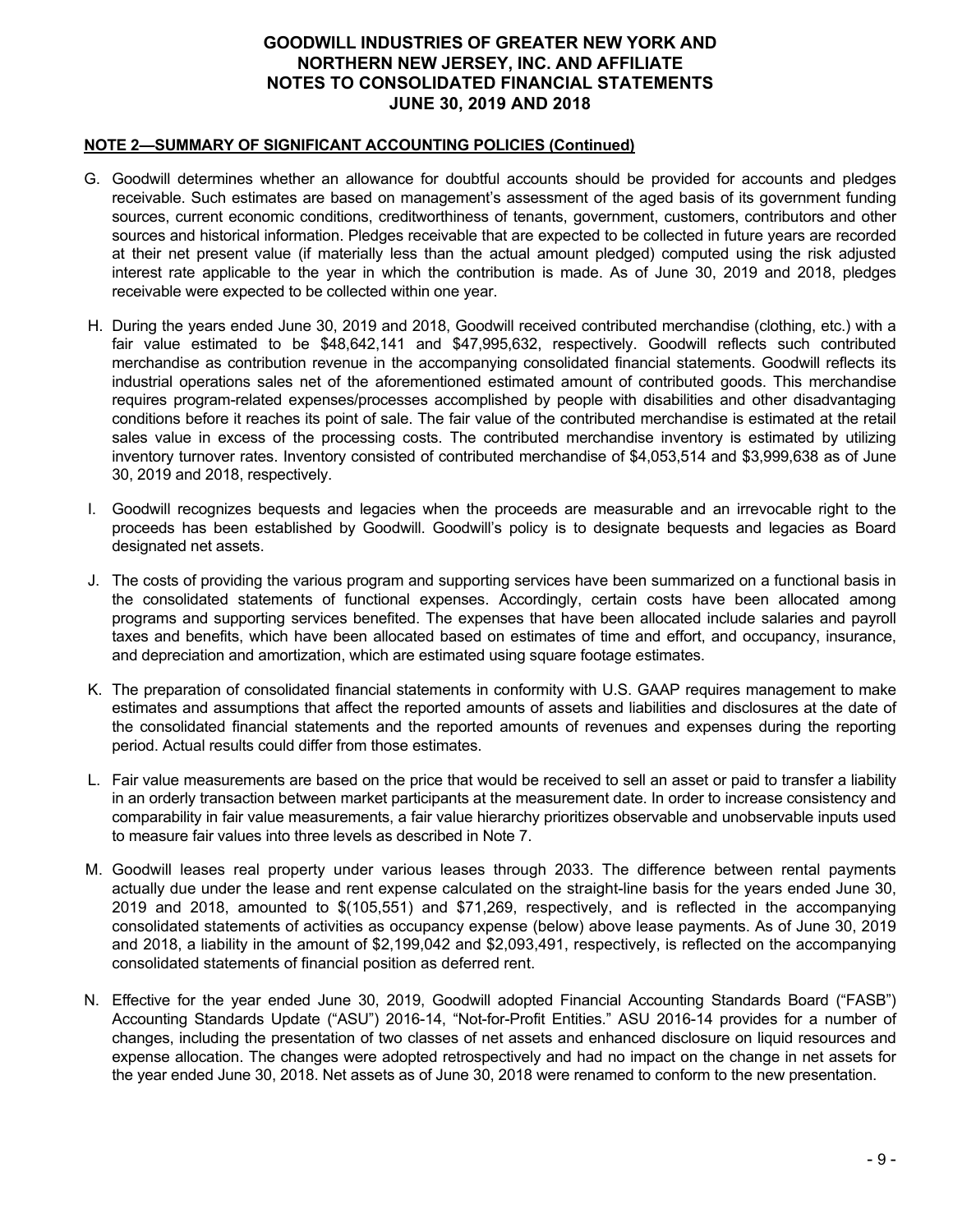# **NOTE 2—SUMMARY OF SIGNIFICANT ACCOUNTING POLICIES (Continued)**

H. Certain line items in the June 30, 2018 consolidated financial statements have been reclassified to conform to the June 30, 2019 presentation. These changes had no impact on the change in net assets for the year ended June 30, 2018.

#### **NOTE 3—LIQUIDITY AND AVAILABILITY OF RESOURCES TO MEET GENERAL EXPENDITURES**

Goodwill regularly monitors liquidity required to meet its operating needs and other contractual commitments, while also striving to maximize the investment of its available funds. For purposes of analyzing resources available to meet general expenditures over a 12-month period, Goodwill considers all expenditures related to its ongoing programs and supporting services to be general expenditures.

Goodwill's investment funds consist of Board-designated net assets and donor-restricted endowment funds. The endowment is not available for general expenditure, although there is an annual appropriation from the endowment funds for operations as more fully described in Note 13. Goodwill also has a line of credit available as more fully described in Note 10.

Goodwill entered agreements to sell property and equipment, as further described in Note 6. Proceeds from the sales will be available for operations and improve liquidity for future periods.

Financial assets available for general expenditure within one year of the consolidated statement of financial position date, without donor or other restrictions limiting their use, were as follows as of June 30, 2019:

| Cash and cash equivalents         | \$<br>1.684.260 |
|-----------------------------------|-----------------|
| Accounts receivable               | 10,961,318      |
| Pledges receivable                | 39,208          |
| Investments                       | 23,070,907      |
|                                   | 35,755,693      |
| Less: donor-restricted net assets | (841, 337)      |
| Less: Board-designated net assets | (22, 135, 767)  |
| Net book value                    | 12,778,589      |

#### **NOTE 4—RESERVE FOR REPLACEMENTS**

A regulatory agreement between GIHC and HUD requires that GIHC maintain a reserve fund for replacements under the control of the New York City Housing Development Corporation. The funds are periodically used with the consent of HUD. As of June 30, 2019 and 2018, the funds were invested in United States Treasury bills.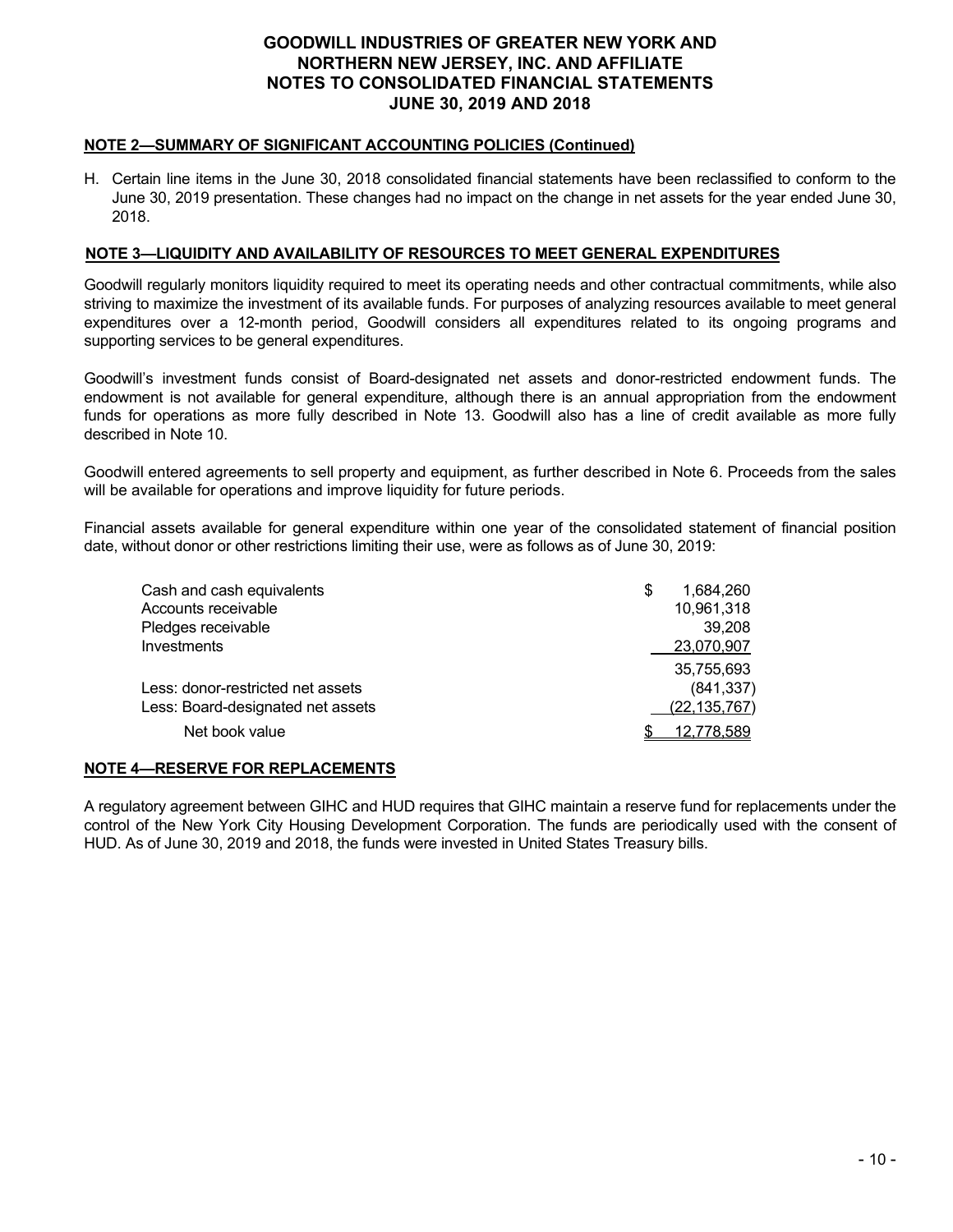# **NOTE 5—ACCOUNTS RECEIVABLE**

Accounts receivable consists of the following as of June 30:

| 2019            | 2018                                   |
|-----------------|----------------------------------------|
|                 |                                        |
| \$<br>2,819,865 | \$<br>2,174,233                        |
| 177,592         | 96,243                                 |
|                 | 705,654                                |
|                 |                                        |
| 1,576,580       | 1,579,553                              |
| 831,650         | 1,010,905                              |
| 832,351         | 1,126,389                              |
|                 |                                        |
| 4,188,803       | 3,849,350                              |
|                 | 118,996                                |
|                 | 81,140                                 |
| 478,250         | 355,530                                |
| 847,984         | 796,414                                |
| 11,904,587      | 11,894,407                             |
| (943,269)       | <u>(826,970)</u><br><u>11,067,437</u>  |
|                 | 17,579<br>133,933<br><u>10,961,318</u> |

# **NOTE 6—PROPERTY AND EQUIPMENT**

Property and equipment consists of the following as of June 30:

|                                      |                |                 | <b>Estimated Useful</b> |
|--------------------------------------|----------------|-----------------|-------------------------|
|                                      | 2019           | 2018            | Lives                   |
| Land                                 | \$             | \$<br>1,432,988 |                         |
| Buildings and improvements           |                | 24,620,280      | 5-50 years              |
| Equipment                            | 22,791,055     | 21,889,914      | 3-10 years              |
| Leasehold improvements               | 16,312,551     | 15,484,092      | 2-12 years              |
| Transportation equipment             | 847,577        | 847.577         | 5 years                 |
| Construction-in-progress (see below) | 116,303        | 4,080           |                         |
| <b>Collection boxes</b>              | 145,042        | 145,042         | 5 years                 |
| Total cost                           | 40,212,528     | 64,423,973      |                         |
| Less: accumulated depreciation and   |                |                 |                         |
| amortization                         | (36, 203, 924) | (54,376,864)    |                         |
| Net book value                       | 4,008,604      | 10,047,109      |                         |

During the year ended June 30, 2019, Goodwill disposed of fully depreciated property and equipment amounting to \$1,679,183.

Goodwill is involved in a variety of construction projects as of June 30, 2019, whereby Goodwill will incur additional costs subsequent to June 30, 2019.

Depreciation and amortization expense for the years ended June 30, 2019 and 2018, amounted to \$2,424,032 and \$2,501,762, respectively.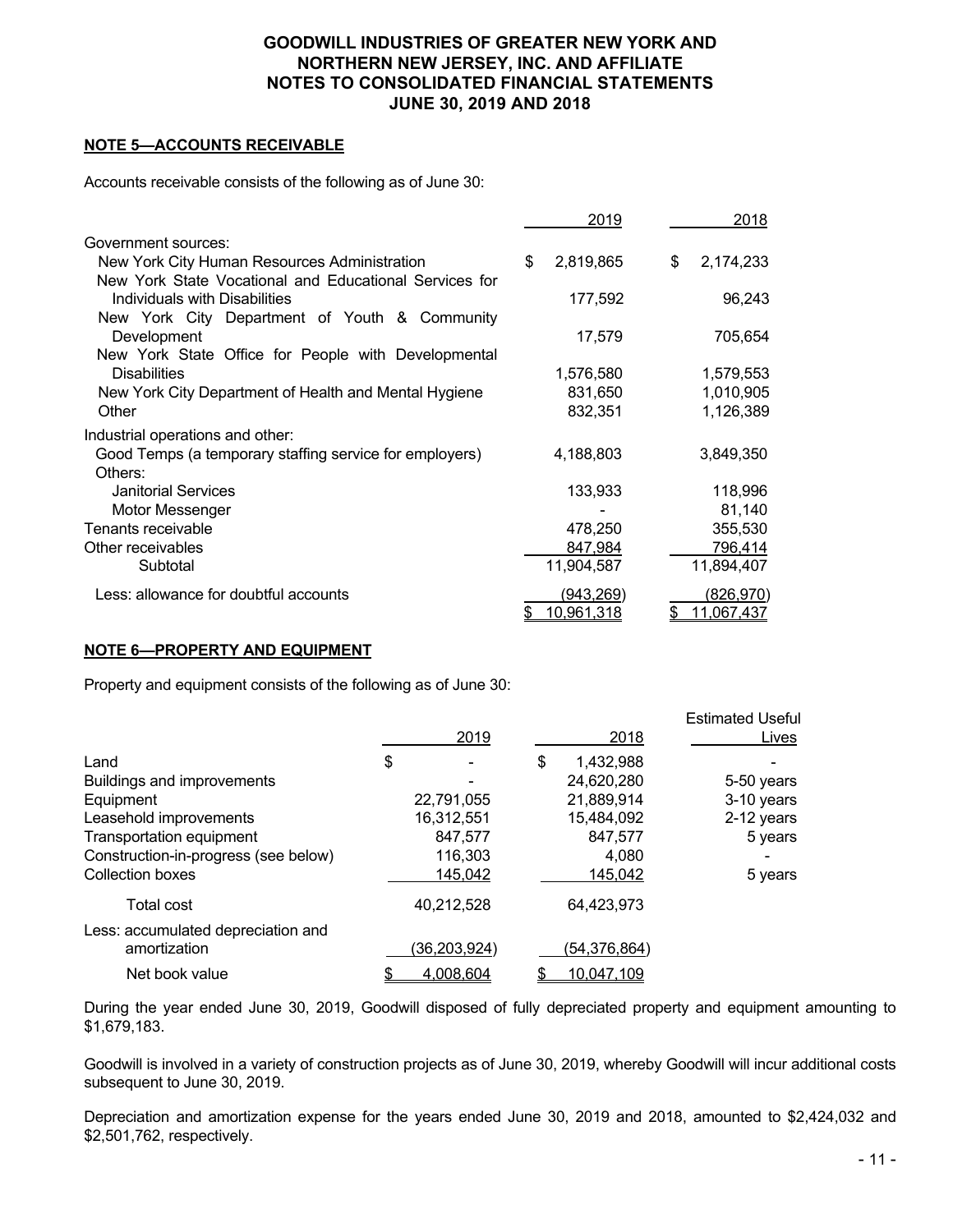#### **NOTE 6—PROPERTY AND EQUIPMENT (Continued)**

During the year ended June 30, 2019, Goodwill sold a building in New Jersey and other related property and equipment for a sale price of approximately \$4.3 million and recognized a gain on the sale of property and equipment of approximately \$3 million. This building was classified as assets held for sale on the accompanying consolidated statements of financial position as of June 30, 2018.

During the year ended June 30, 2019, Goodwill entered into an agreement to sell a building including GIHC's apartment building and Goodwill's administrative offices in Astoria, NY for an approximate purchase price of \$35 million, subject to adjustments set forth in the purchase and sale agreement. Goodwill expects the sale to be completed during the year ended June 30, 2020 and expects to lease office space to relocate its employees. The related property and equipment have been classified as assets held for sale on the accompanying consolidated statements of financial position.

During the year ended June 30, 2019, Goodwill entered into an agreement to sell a building in Astoria, NY for an approximate purchase price of \$14.4 million, subject to adjustments set forth in the purchase and sale agreements. Goodwill expects the sales to be completed during the year ended June 30, 2020. The related property and equipment have been classified as assets held for sale on the accompanying consolidated statements of financial position.

#### **NOTE 7—INVESTMENTS**

Investments consist of the following as of June 30:

|                                                              | 2019       | 2018       |
|--------------------------------------------------------------|------------|------------|
| Money market funds                                           | 1,726,394  | 2,858,552  |
| Equities                                                     | 11,019,542 | 12,462,679 |
| Corporate bonds                                              | 4,670,339  | 2,468,869  |
| Limited partnerships (consisting primarily of listed stocks) | 5,654,632  | 5,446,543  |
|                                                              | 23,070,907 | 23,236,643 |

Investments are subject to market volatility that could substantially change their carrying value in the near term.

Investment activity (including endowment earnings appropriation of \$1,010,685 and \$886,995, respectively) consists of the following for the years ended June 30:

|                                          | 2019      | 2018      |
|------------------------------------------|-----------|-----------|
| Realized gains on investment sales       | 1.056.464 | 303,323   |
| Unrealized (losses) gains on investments | (653.349) | 1.473.201 |
| Interest and dividend income             | 464.922   | 310.298   |
| Less: investment fees                    | (21, 649) | (23, 344) |
|                                          | 846.388   | 2,063,478 |

The fair value hierarchy defines three levels as follows:

Level 1 – Valuations based on quoted prices (unadjusted) in an active market that are accessible at the measurement date for identical assets or liabilities. The fair value hierarchy gives the highest priority to Level 1 inputs.

Level 2 – Valuations based on observable inputs other than Level 1 prices such as quoted prices for similar assets or liabilities; quoted prices in inactive markets; or model-derived valuations in which all significant inputs are observable or can be derived principally from or corroborated with observable market data.

Level 3 – Valuations based on unobservable inputs are used when little or no market data is available. The hierarchy gives lowest priority to Level 3 inputs.

In determining fair value, Goodwill utilizes valuation techniques that maximize the use of observable inputs and minimize the use of unobservable inputs to the extent possible in its assessment of fair value. Following is a description of the valuation methodologies used for assets measured at fair value.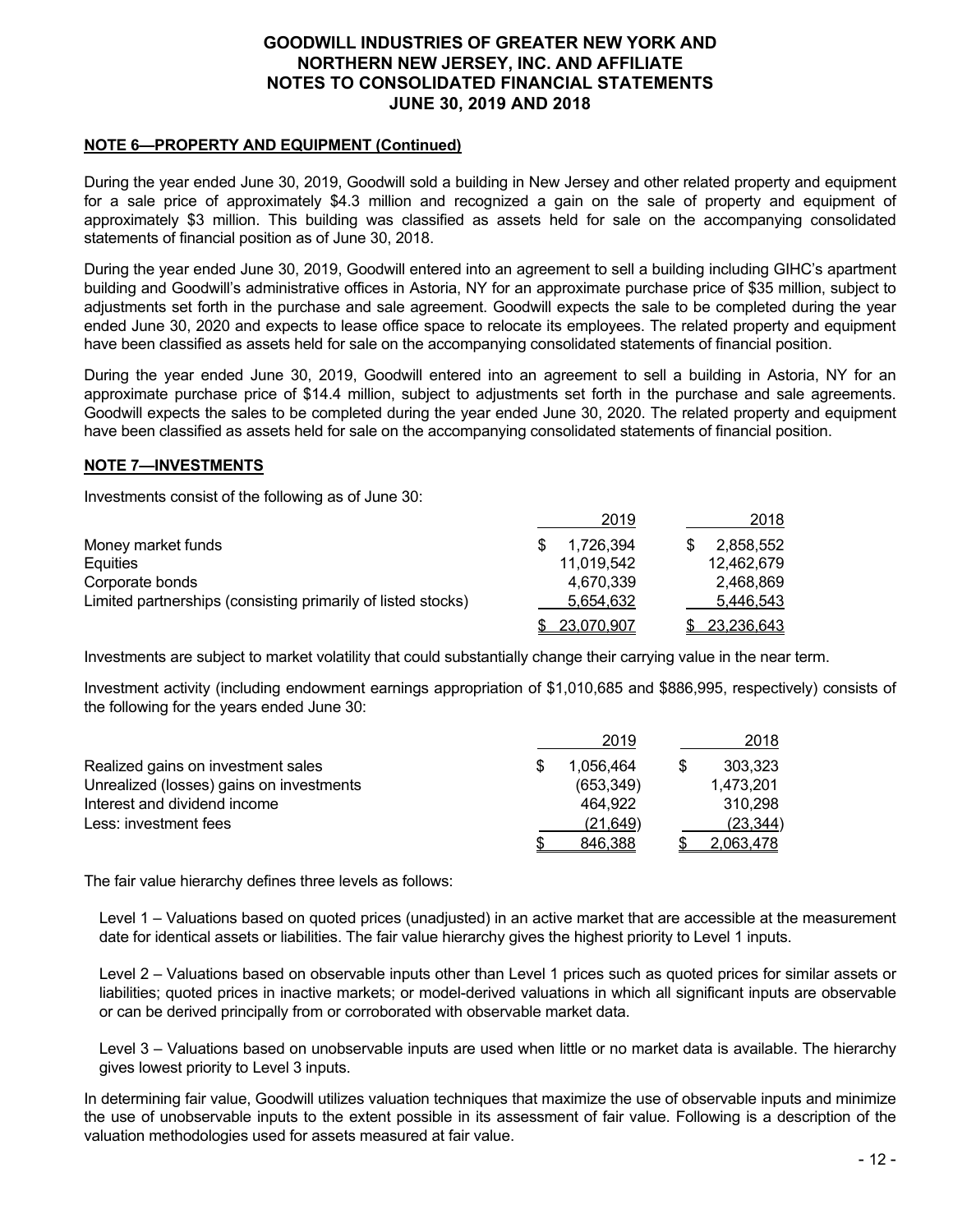# **NOTE 7—INVESTMENTS (Continued)**

#### **Money market funds:**

Money market funds are valued at the net asset value ("NAV") at a constant \$1.00 per share.

#### **Equities:**

Equity securities are valued at the closing price reported on the active market on which the individual securities are traded.

#### **Corporate bonds:**

Corporate bonds are valued at the closing price reported in the active market in which the bond is traded.

#### **U.S. Treasury notes:**

U.S. Treasury notes are valued at the closing price reported in the active market in which the individual securities are traded.

#### **Limited partnerships – equity securities:**

Investments in limited partnerships are valued using NAV as a practical expedient. The majority of the underlying investments of the limited partnerships consist of common stock, preferred stock, money market funds and debt instruments, which are generally classified as Level 1 investments in the partnership's audited financial statements.

Financial assets carried at fair value at June 30, 2019, are classified in the table as follows:

|                                                      |     | Level 1    | Level 2        | Level 3 | Total            |
|------------------------------------------------------|-----|------------|----------------|---------|------------------|
| <b>Assets Carried at Fair Value:</b><br>Investments: |     |            |                |         |                  |
| Money market funds                                   | \$  | 1,726,394  | \$             | \$      | 1,726,394<br>\$. |
| Equities                                             |     | 11,019,542 | $\blacksquare$ |         | 11,019,542       |
| Corporate bonds                                      |     | 4,670,339  |                |         | 4,670,339        |
| Subtotal                                             |     | 17,416,275 |                |         | 17,416,275       |
| Reserve for replacements:                            |     |            |                |         |                  |
| U.S. Treasury notes                                  |     | 471,072    |                |         | 471,072          |
| Investments measured using net asset                 | \$. | 17,887,347 | \$             |         | 17,887,347       |
| value as a practical expedient                       |     |            |                |         | 5,654,632        |
| Total investments, at fair value                     |     |            |                |         | \$23,541,979     |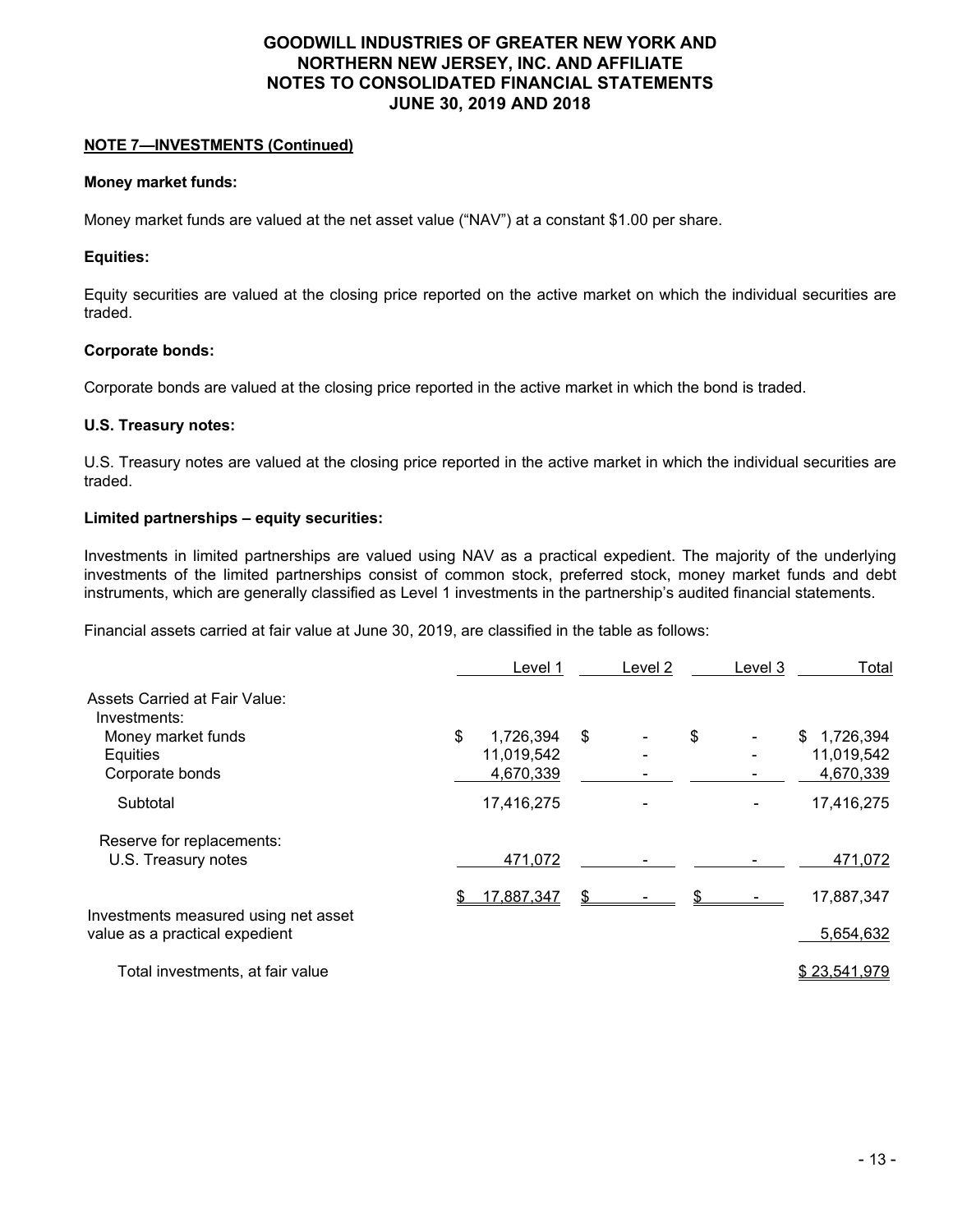# **NOTE 7—INVESTMENTS (Continued)**

Financial assets carried at fair value at June 30, 2018, are classified in the table as follows:

|                                               | Level 1          | Level 2 | Level 3 | Total            |
|-----------------------------------------------|------------------|---------|---------|------------------|
| Assets Carried at Fair Value:<br>Investments: |                  |         |         |                  |
| Money market funds                            | \$<br>2,858,552  | \$      | \$      | 2,858,552<br>\$. |
| Equities                                      | 12,462,679       |         |         | 12,462,679       |
| Corporate bonds                               | 2,468,869        |         |         | 2,468,869        |
| Subtotal                                      | 17,790,100       |         |         | 17,790,100       |
| Reserve for replacements:                     |                  |         |         |                  |
| U.S. Treasury notes                           | 552,517          |         |         | 552,517          |
| Investments measured using net asset          | \$<br>18,342,617 | \$      |         | 18,342,617       |
| value as a practical expedient                |                  |         |         | 5,446,543        |
| Total investments, at fair value              |                  |         |         | \$23,789,160     |

The following table summarizes investments for which fair value is measured using the net asset value per share practical expedient as of June 30, 2019 and 2018:

|                     | Fair Value | Fair Value<br>at June 30, 2019 at June 30, 2018 |                | Unfunded<br>Commitment | Redemption<br>Frequency | Redemption<br>Notice Period |
|---------------------|------------|-------------------------------------------------|----------------|------------------------|-------------------------|-----------------------------|
| Limited partnership |            | 5.654.632 \$ 5.446.543                          | $\mathbb{S}$ - |                        | Monthly                 | 10 davs                     |

The investment objective of the partnership is to seek capital appreciation by investing primarily in equity securities (and securities convertible into equity securities) issued by non-U.S. issuers.

#### **NOTE 8—DEFERRED REVENUE/DUE TO FUNDING SOURCES**

Included in deferred revenue/due to funding sources as of June 30, 2019 and 2018, was a Community Support Program ("CSP") Medicaid liability due to the New York State Office of Mental Health ("NYS OMH") amounting to \$1,899,762 and \$1,169,773, respectively.

The balance represents advances received from various funding sources under government grants for which Goodwill has not yet met the grant conditions or provided the services. In addition, it includes amounts due to government agencies for advances received during current and prior years. Such amounts will be recouped by the funding sources.

#### **NOTE 9—MORTGAGES PAYABLE**

Mortgages payable consist of the following as of June 30:

|                        |         |          | Annual        | Due  |
|------------------------|---------|----------|---------------|------|
|                        | 2019    | 2018     | Interest Rate | Date |
| HUD insured note       | 52.297  | 351.147  | 8.500%        | 2019 |
| Subordinate note - HDC | 835,000 | 835,000  | 7.757%        | 2029 |
|                        | 887.297 | ,186,147 |               |      |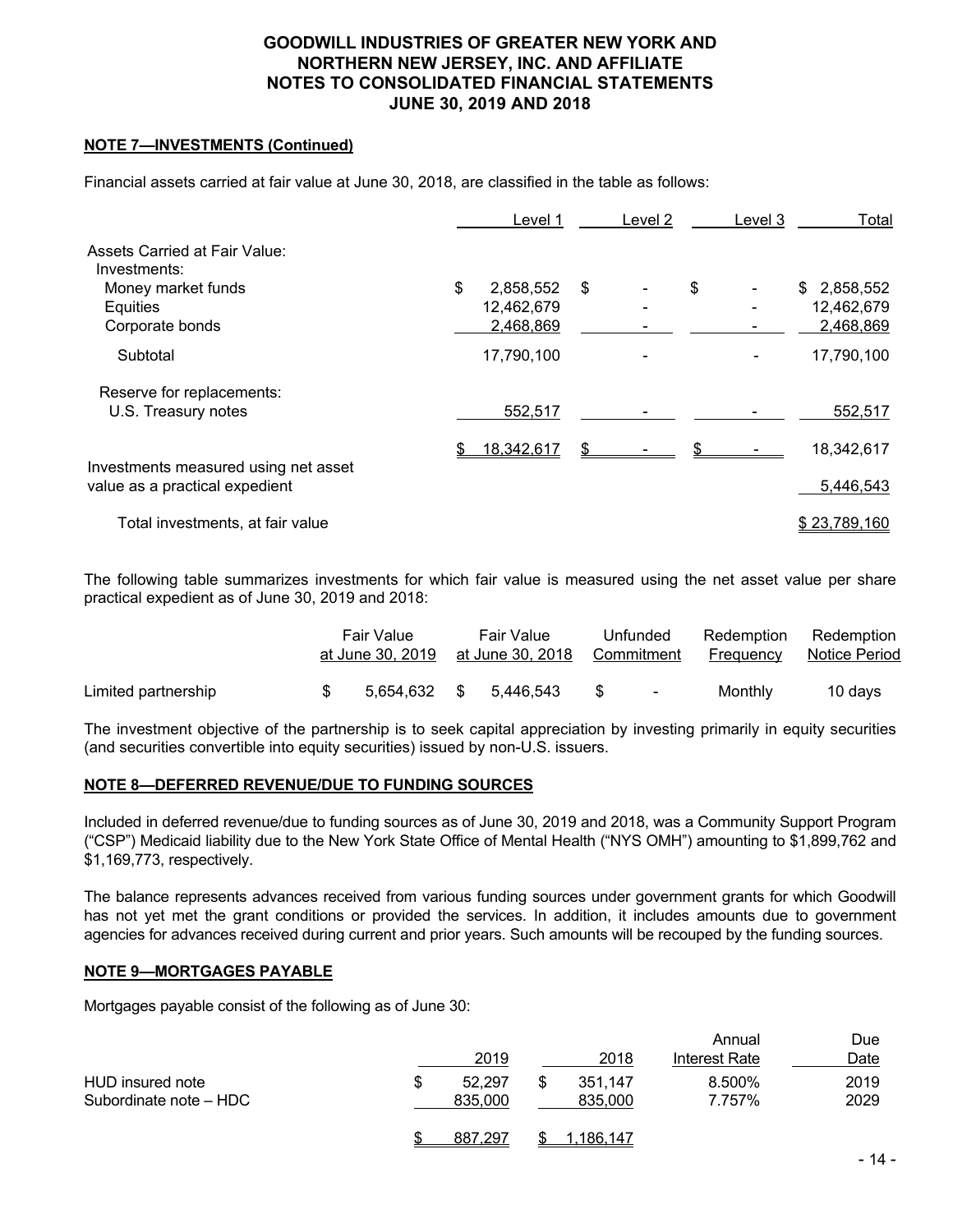# **NOTE 9—MORTGAGES PAYABLE (Continued)**

The HUD insured note is payable to the New York City Housing Development Corporation ("HDC") and is secured by GIHC's property located in Astoria, Queens, New York, as well as the rental receipts. This mortgage is secured by HUD pursuant to Section 223(f) of the National Housing Act. The monthly payment is \$26,436, applied first to interest with the balance to principal. HUD is obligated, pursuant to an agreement for interest reduction payments, to pay HDC the difference between the debt service computed at the actual mortgage rate of 8.50% annually and the debt service computed at 1% annually, up to an annual maximum of \$225,756. The actual subsidy of GIHC's interest expense was \$207,814 and \$208,410 for the years ended June 30, 2019 and 2018, respectively.

The second mortgage is payable to HDC and is secured by GIHC's property located in Astoria, Queens, New York, as well as the rents. The monthly payment is \$5,398, applied first to interest with the balance to principal. During the years ended June 30, 2019 and 2018, no payments were applied to principal. HUD is obligated, pursuant to an agreement for interest reduction payments, to pay HDC the difference between the debt service computed at the actual mortgage rate of 7.757% annually and the debt service computed at 1% annually, up to an annual maximum of \$44,929. The actual subsidy of GIHC's interest expense was \$44,929 for each of the years ended June 30, 2019 and 2018. Such amounts are included in fees and grants from governmental agencies on the accompanying consolidated financial statements. A balloon payment of any remaining principal and accrued interest on this mortgage is due on August 1, 2029.

Future annual principal payments of Goodwill's mortgages payable are as follows for each of the years subsequent to June 30, 2019 and thereafter:

| 2020       | S | 53,486  |
|------------|---|---------|
| 2021       |   | 1,531   |
| 2022       |   | 1,653   |
| 2023       |   | 1,787   |
| 2024       |   | 1,931   |
| Thereafter |   | 826,909 |
|            |   | 887     |

### **NOTE 10—LINE OF CREDIT**

The Agency has a line of credit with a bank that has a maximum borrowing limit of \$5,000,000 and expires April 2020. Interest charged by the bank is equal to the LIBOR rate plus 0.60 percentage points (3% as of June 30, 2019). As of June 30, 2019 and 2018, Goodwill has outstanding borrowings of \$2,000,000 and \$2,700,000, respectively. The outstanding balance as of November 25, 2019, amounted to \$2 million. The interest expense for the line of credit for the years ended June 30, 2019 and 2018, amounted to \$104,612 and \$77,518, respectively.

#### **NOTE 11—LOAN PAYABLE**

The Agency borrowed a loan of \$1,000,000 from Goodwill Industries International. The loan is repayable in monthly installments and bears interest at 3.5% and matures in July 2020. The loan is secured by the Agency's future revenue. Interest expense for the loan amounted to \$13,999 and \$25,515 for the years ended June 30, 2019 and 2018, respectively.

Future annual principal payments of the Agency's loan payable are as follows for each of the years ended after June 30, 2019:

| 2020 | 210,138 |
|------|---------|
| 2021 | 5.983   |
|      | 216,121 |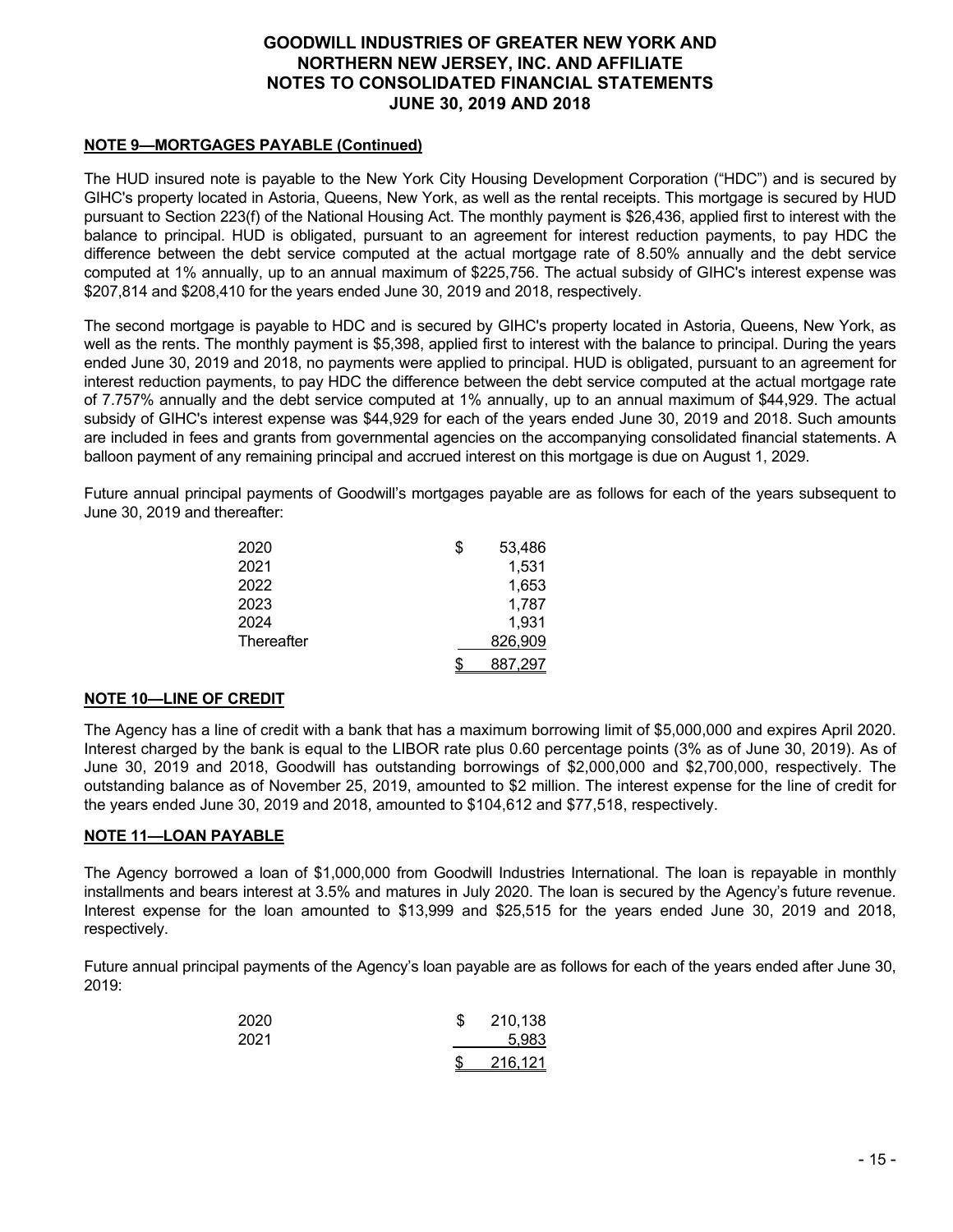# **NOTE 12—NET ASSETS WITH DONOR RESTRICTIONS**

Net assets with donor restrictions consisted of the following as of June 30:

|                                   | 2019    | 2018    |
|-----------------------------------|---------|---------|
| Program services                  | 51.459  | 93,959  |
| Donor-restricted endowment corpus | 789,878 | 789,878 |
|                                   | 841.337 | 883,837 |

Net assets released from restrictions amounted to \$42,500 for each of the years ended June 30, 2019 and 2018.

#### **NOTE 13—ENDOWMENT NET ASSETS**

Endowment net assets consist of donor-restricted and Board designated endowment funds. As required by U.S. GAAP, net assets associated with endowment funds are classified and reported based on the existence or absence of donor-imposed restrictions. See Note 2C for details on how Goodwill maintains its net assets.

New York State adopted as law the New York Prudent Management of Institutional Funds Act ("NYPMIFA") on September 17, 2010. NYPMIFA creates a rebuttable presumption of imprudence if an organization appropriates more than 7% of a donor-restricted permanent endowment fund's fair value (averaged over a period of not less than the preceding five years) in any year. Any unappropriated earnings are reflected as net assets with donor restrictions until appropriated. All earnings have been appropriated and designated by the Board of Directors as of June 30, 2019 and 2018.

Goodwill's Board of Directors has interpreted NYPMIFA as allowing Goodwill to appropriate for expenditure or accumulate so much of an endowment fund as Goodwill determines is prudent for the uses, benefits, purposes, and duration for which the endowment fund is established, subject to the intent of the donor as expressed in the gift instrument.

Goodwill has adopted investment and spending policies that attempt to achieve growth of both principal value and income over time sufficient to preserve or increase the purchasing power of the assets of endowed funds and to provide a predicable stream of funding for programs supported by its endowment and other board-designated commitments reflected in the annual operating budget. The investment policy adopted by the Board of Directors sets forth a quarterly withdrawal rate of 5% on the average quarterly closing fair market value of the previous 20 quarters.

The policy for valuing Goodwill's investments is disclosed in Notes 2F and 2L. In accordance with U.S. GAAP, organizations are required to disclose any deterioration of the fair value of assets associated with donor-restricted endowment funds that fall below the level the donor requires the organization to retain in perpetuity. Goodwill has not incurred such deficiencies in its endowment funds as of June 30, 2019 and 2018.

In May 2017, the Board of Directors lent \$2,000,000 out of the endowment to operations at 4% interest. The loan will be repaid in quarterly installments with interest-only payments made until September 2019. The remaining installments will include principal and interest and will be amortized over the following three years. In April 2018, the Board of Directors lent an additional \$800,000 out of the endowment to operations at 4% interest. Goodwill repaid both loans during the year ended June 30, 2018.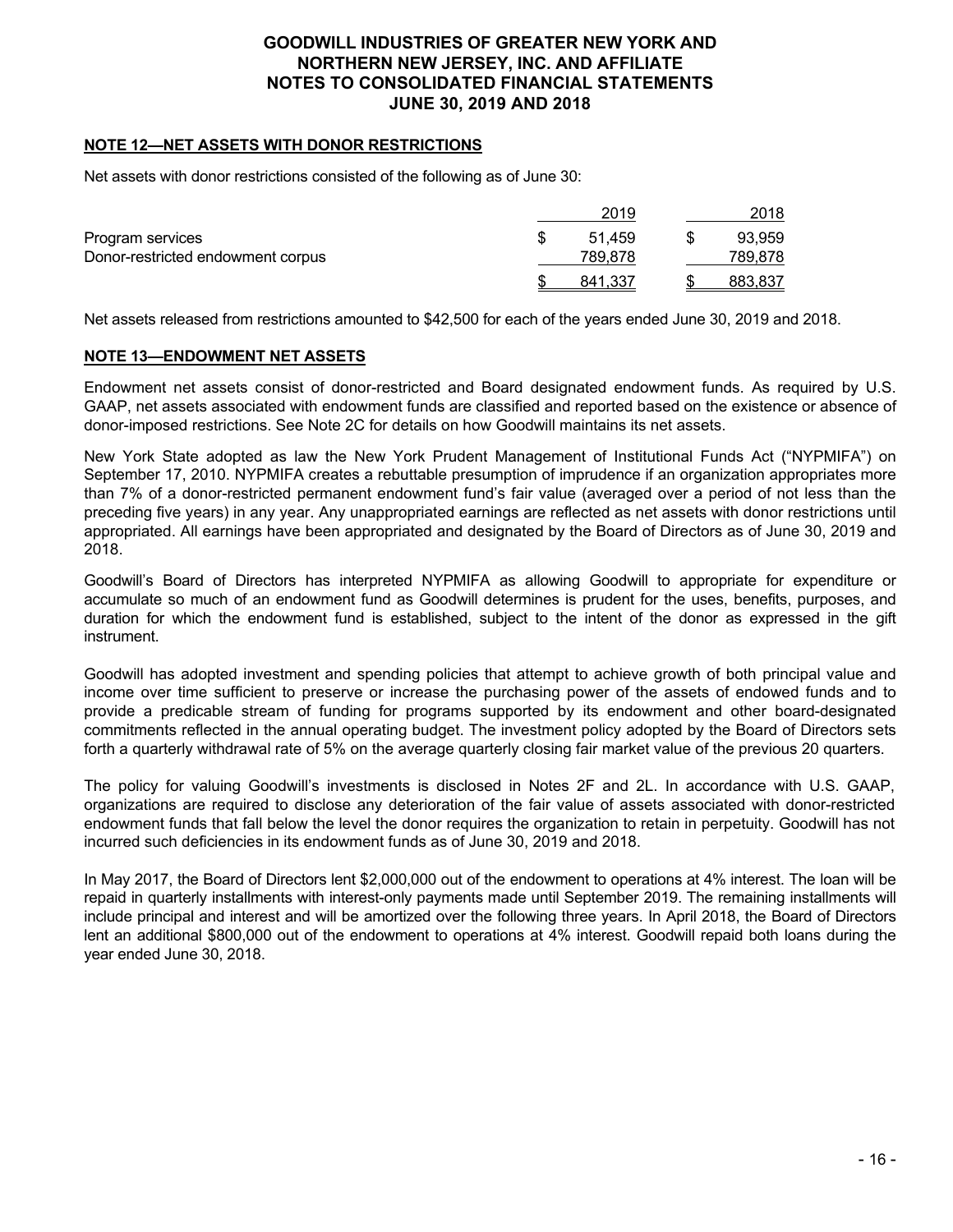# **NOTE 13—ENDOWMENT NET ASSETS (Continued)**

Changes in net endowment assets for year ended June 30, 2019, are as follows:

|                                         | Board<br>Designated |    | Endowment<br>Corpus |    | Total       |
|-----------------------------------------|---------------------|----|---------------------|----|-------------|
| Investment activity:                    |                     |    |                     |    |             |
| Interest and dividends                  | \$<br>449,118       | \$ | 15,804              | \$ | 464,922     |
| Realized gains                          | 1,020,552           |    | 35,912              |    | 1,056,464   |
| Unrealized losses                       | (631, 140)          |    | (22, 209)           |    | (653, 349)  |
| Investment fees                         | (20, 919)           |    | (730)               |    | (21, 649)   |
|                                         | 817,611             |    | 28,777              |    | 846,388     |
| Transfer to Board designated            | 28,777              |    | (28, 777)           |    |             |
| Contributions                           | 401,150             |    |                     |    | 401,150     |
| Endowment earnings appropriation        | (1,010,685)         |    |                     |    | (1,010,685) |
| Change in endowment net assets          | 236,853             |    |                     |    | 236,853     |
| Endowment net assets, beginning of year | 21,878,095          |    | 789,878             |    | 22,667,973  |
| Endowment net assets, end of year       | 22,114,948          | S  | 789,878             | S  | 22,904,826  |

Changes in net endowment assets for year ended June 30, 2018, are as follows:

|                                         |              | Board         | Endowment     |               |
|-----------------------------------------|--------------|---------------|---------------|---------------|
|                                         | Undesignated | Designated    | Corpus        | Total         |
| Investment activity:                    |              |               |               |               |
| Interest and dividends                  | \$           | \$<br>299,750 | \$<br>10.548  | \$<br>310,298 |
| Realized gains                          |              | 293,012       | 10,311        | 303,323       |
| Unrealized gains                        |              | 1,423,123     | 50,078        | 1,473,201     |
| Investment fees                         |              | (22, 550)     | (794)         | (23, 344)     |
|                                         |              | 1,993,335     | 70,143        | 2,063,478     |
| Repayment of loan from operations       | (2,800,000)  | 2,800,000     |               |               |
| Loaned to operations                    | 800,000      | (800,000)     |               |               |
| Interest on loan to operations at 4%    |              | 76,745        |               | 76,745        |
| Transfer to Board designated            |              | 70,143        | (70, 143)     |               |
| Endowment earnings appropriation        |              | (886,995)     |               | (886,995)     |
| Change in endowment net assets          | (2,000,000)  | 3,253,228     |               | 1,253,228     |
| Endowment net assets, beginning of year | 2,000,000    | 18,624,867    | 789,878       | 21,414,745    |
| Endowment net assets, end of year       |              | 21,878,095    | \$<br>789,878 | 22,667,973    |

Endowment net assets of \$22,904,826 and \$22,667,973 as of June 30, 2019 and 2018, respectively, are included in investments and cash and cash equivalents in the accompanying consolidated statements of financial position.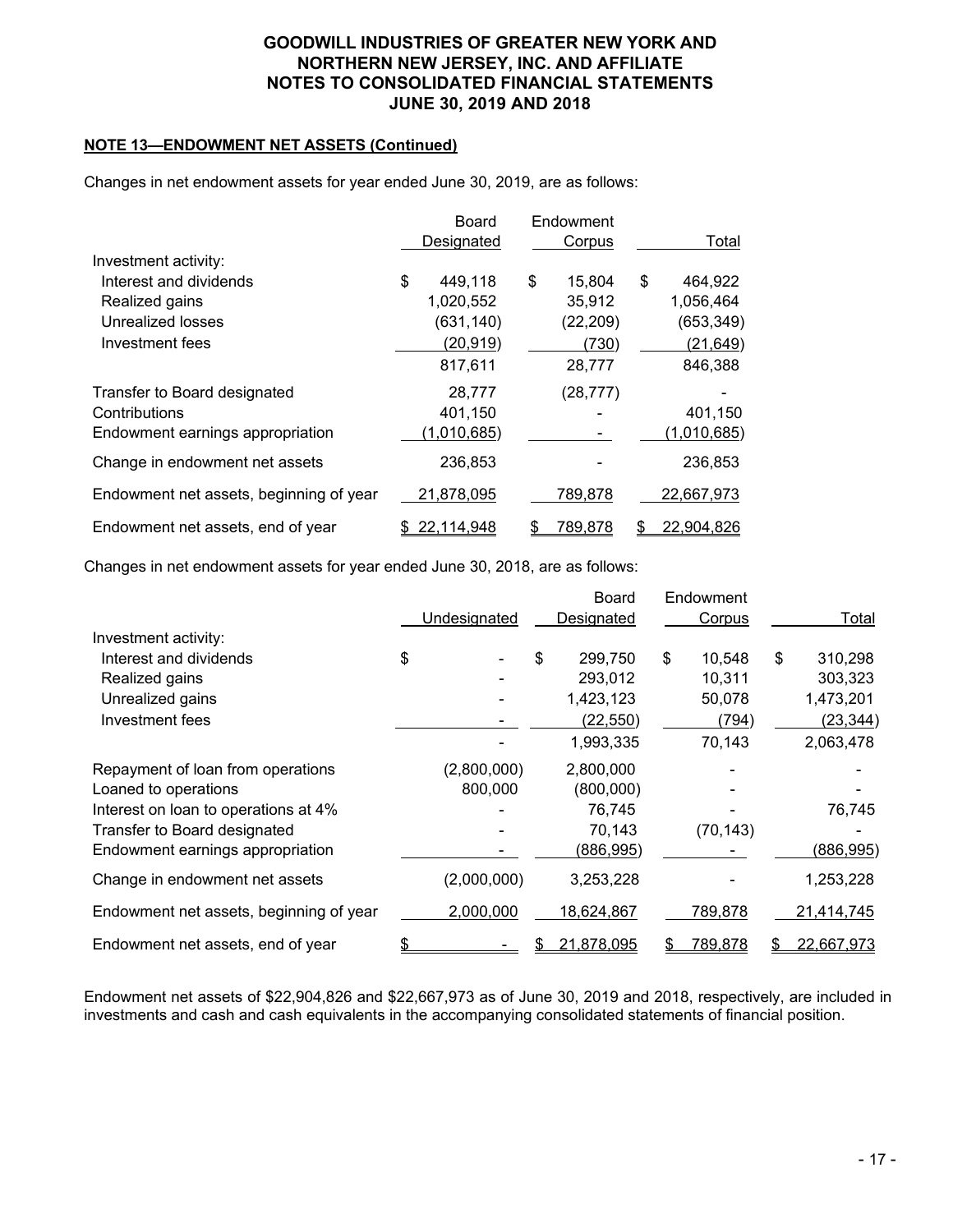#### **NOTE 14—PENSION PLANS**

Goodwill has three pension plans covering all qualifying employees. The first plan is maintained by the Agency and is a qualified money purchase defined contribution pension plan covering all eligible employees. The Agency suspended the matching contribution during the year ended June 30, 2018. Employer contributions amounted to \$0 and \$13,794 for the years ended June 30, 2019 and 2018, respectively. Such contributions are included in payroll taxes and benefits in the accompanying consolidated financial statements. The second plan is a 403(b) Plan maintained by the Agency that only provides for employee contributions.

The third plan is maintained by GIHC, a participant in a multi-employer pension plan covering its union employees. GIHC contributes to the Building Service 32BJ Pension Fund (the "Plan"), a multi-employer, non-contributory defined benefit pension plan. The Plan provides retirement benefits to eligible participants employed in the building service industry who are covered under collective bargaining agreements. The Plan is administered by a Board of Trustees ("Trustees"). The Plan is subject to the provisions of the Employee Retirement Income Security Act of 1974.

The risks of participating in multi-employer pension plans are different from single-employer plans in that: assets contributed to a multi-employer plan by one employer may be used to provide benefits to employees of other participating employers; if a participating employer stops contributing to the plan, the unfunded obligations of the plan may be borne by the remaining participating employers; and if GIHC stops participating in the multi-employer plan, GIHC may be required to pay the plan an amount based on the underfunded status of the plan, referred to as a withdrawal liability. In connection with the sale of GIHC's building, the buyer may assume GIHC's liabilities with regard to the plan. Goodwill estimated the withdrawal liability at approximately \$319,000 as of June 30, 2019.

According to the audited financial statements of the Plan, the actuary certified that for the Plan year beginning July 1, 2017, the Plan was in critical status (funded percentage is less than 65%), also known as the "red zone" under the Pension Protection Act ("PPA"). The significance of entering critical status is that the Plan's Trustees are required by law to adopt a rehabilitation plan, consistent with the requirements of the PPA, designed to improve the Plan's funding over a period of years. The Trustees adopted a rehabilitation plan consistent with this requirement. The Plan will emerge from critical status when its actuary certifies for a plan year that the Plan is not projected to have an accumulated funding deficiency for the plan year or any of the nine succeeding plan years. Pursuant to the PPA, a surcharge is imposed on all contributing employers.

GIHC's pension contributions for the years ended June 30, 2019 and 2018, were \$7,863 and \$24,409, respectively. GIHC has not contributed more than 5% of the total contribution to the Plan.

|                     |                |               | PPA Zone    |               |           |            |
|---------------------|----------------|---------------|-------------|---------------|-----------|------------|
|                     |                |               | Status      |               |           |            |
|                     |                |               | Plan        |               |           |            |
|                     |                |               | Years       |               |           | Expiration |
|                     |                |               | $7/1/15$ to | FIP/RP        |           | Date of    |
|                     | Employer       | Pension       | 6/30/16     | <b>Status</b> |           | Collective |
|                     | Identification | Plan          | 7/1/16 to   | Pending/      | Surcharge | Bargaining |
| Pension Plan        | <b>Number</b>  | <b>Number</b> | 6/30/17     | Implemented   | Imposed   | Agreements |
| <b>Building</b>     |                |               |             |               |           |            |
| Service 32BJ        |                |               |             |               |           |            |
| <b>Pension Fund</b> | 13-1879376     | 001           | Red         | Yes           | Yes       | None       |

#### **NOTE 15—COMMITMENTS AND CONTINGENCIES**

A. Pursuant to Goodwill's contractual relationships with certain governmental funding sources, outside governmental agencies have the right to examine the books and records of Goodwill involving transactions relating to these contracts. The accompanying consolidated financial statements make no provision for possible disallowances or payback other than discussed in Note 8. In addition, certain agreements provide that some property and equipment, or portions thereof, either owned by or on loan to Goodwill must be utilized by Goodwill to continue owning and/or using these assets.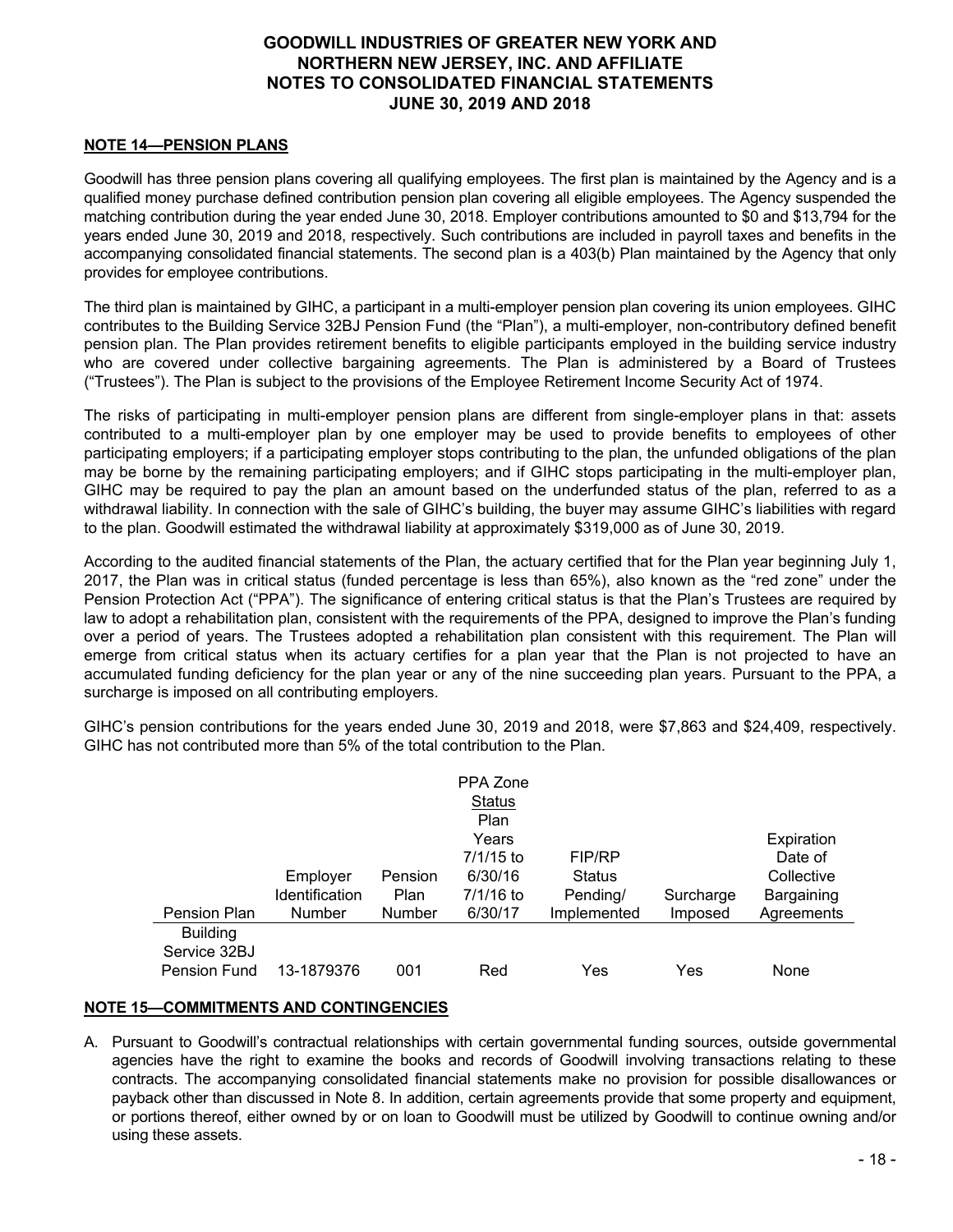#### **NOTE 15—COMMITMENTS AND CONTINGENCIES (Continued)**

B. Goodwill is obligated, pursuant to various lease agreements, to approximate future minimum annual rentals for real and personal property for each of the years subsequent to June 30, 2019 and thereafter, as follows:

| 2020       | \$ | 13,445,000 |
|------------|----|------------|
| 2021       |    | 10,560,000 |
| 2022       |    | 8,980,000  |
| 2023       |    | 6,892,000  |
| 2024       |    | 4,526,000  |
| Thereafter |    | 9,877,000  |
|            | S  | 54.280.000 |

Rent expense for real property amounted to \$14,020,247 and \$19,629,007 for the years ended June 30, 2019 and 2018, respectively. Rent expense for personal property amounted to \$1,453,222 and \$1,520,069 for the years ended June 30, 2019 and 2018, respectively. Such amounts are included in occupancy, transportation and equipment maintenance and rental expenses in the accompanying consolidated financial statements. Goodwill is also obligated for certain other costs at some of the locations. In addition, under the terms of several of the leases, Goodwill is obligated to pay escalation rentals for certain operating expenses and real estate taxes.

- C. Goodwill is a defendant with respect to various claims involving accidents and other issues arising in the normal conduct of its business. Management and legal counsels believe the ultimate resolution of these claims will not have a material impact on the financial position and changes in net assets of Goodwill.
- D. Goodwill believes it has no uncertain tax positions as of June 30, 2019 and 2018, in accordance with Accounting Standards Codification ("ASC") Topic 740 ("Income Taxes"), which provides standards for establishing and classifying any tax provisions for uncertain tax positions.

### **NOTE 16―CONCENTRATIONS**

Cash and cash equivalents that potentially subject Goodwill to a concentration of credit risk include cash accounts with various institutions that exceeded the Federal Deposit Insurance Corporation ("FDIC") insurance limits. Interest bearing accounts are insured up to \$250,000 per depositor. As of June 30, 2019 and 2018, cash and cash equivalents held in one bank exceeded FDIC limits by approximately \$1,259,000 and \$1,344,000, respectively. Such excess includes outstanding checks.

### **NOTE 17―RESTRUCTURING COSTS**

During the years ended June 30, 2019 and 2018, Goodwill approved a plan to restructure certain components of its operations, which included consolidating program sites, closing some locations, and ending some programs. Goodwill intends to complete the restructuring activities during 2020. The following were the estimated accrued restructuring costs as of June 30:

|               |   | 2019      |   | 2018      |
|---------------|---|-----------|---|-----------|
| Occupancy     | S | 6,247,453 | S | 7,322,157 |
| Severance pay |   | -         |   | 67,936    |
| Other         |   | 51,415    |   | 44,895    |
|               |   | 6,298,868 |   | 7,434,988 |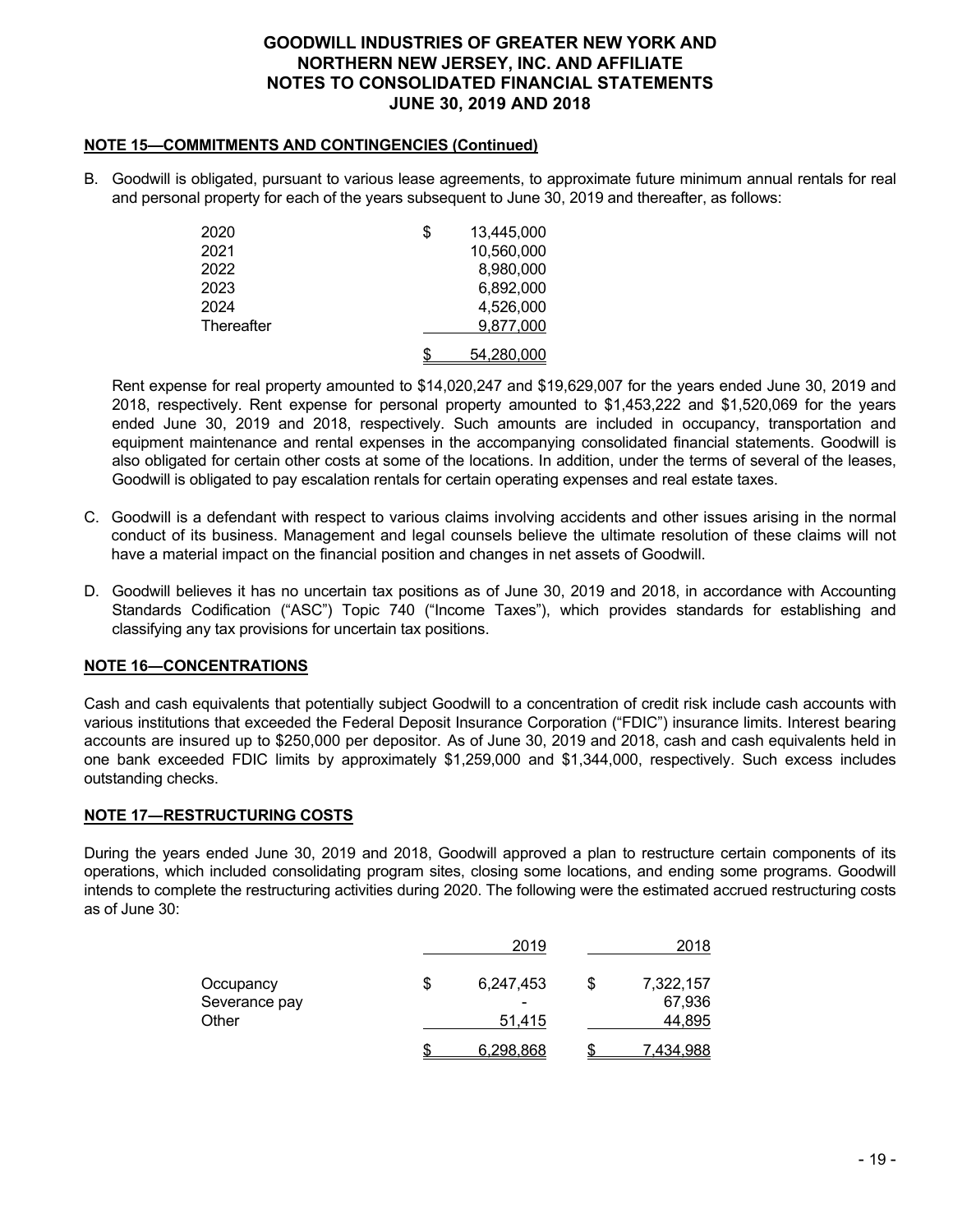## **NOTE 17―RESTRUCTURING COSTS (Continued)**

Such amounts are reflected as accounts payable and accrued expenses on the accompanying consolidated statements of financial position. During the years ended June 30, 2019 and 2018, restructuring costs of \$1,257,258 and \$7,434,988, respectively, are reflected on the accompanying consolidated statements of functional expenses. Due to uncertainties in the settlement process, however, it is at least reasonably possible that management's estimates may change in the near term.

# **NOTE 18―CAPITAL LEASES PAYABLE**

During the year ended June 30, 2019, Goodwill signed capital leases secured by their equipment. The leases are payable in monthly installments through February 2024 and bear interest at approximately 4 percent.

Future minimum lease payments for each of the years subsequent to June 30, 2019 were as follows:

| 2020 | \$<br>354.432 |
|------|---------------|
| 2021 | 354,432       |
| 2022 | 354,432       |
| 2023 | 346,406       |
| 2024 | 213,937       |
|      | 1,623,639     |

#### **NOTE 19―PRIOR PERIOD ADJUSTMENT**

Subsequent to the issuance of Goodwill's June 30, 2018 financial statements, management discovered that a deferred interest liability was not due to the lender. Management corrected this error by restating the net assets as of July 1, 2017. The impact of this adjustment on the consolidated financial statements is reflected on the consolidated statements of activities as a prior period adjustment as indicated in the table below. Accordingly, the beginning net assets as of June 30, 2018 were understated by \$777,348.

|                                       | As Previously<br>Reported | As Restated | Change         |
|---------------------------------------|---------------------------|-------------|----------------|
| Mortgages payable                     | 1.963.495                 | 1.186.147   | 777.348)       |
| Net assets without donor restrictions | 25,872,897                | 26,650,245  | <u>777,348</u> |

### **NOTE 20―SUBSEQUENT EVENTS**

Management has evaluated events subsequent to the date of the consolidated statement of financial position through November 25, 2019, the date the consolidated financial statements were available to be issued.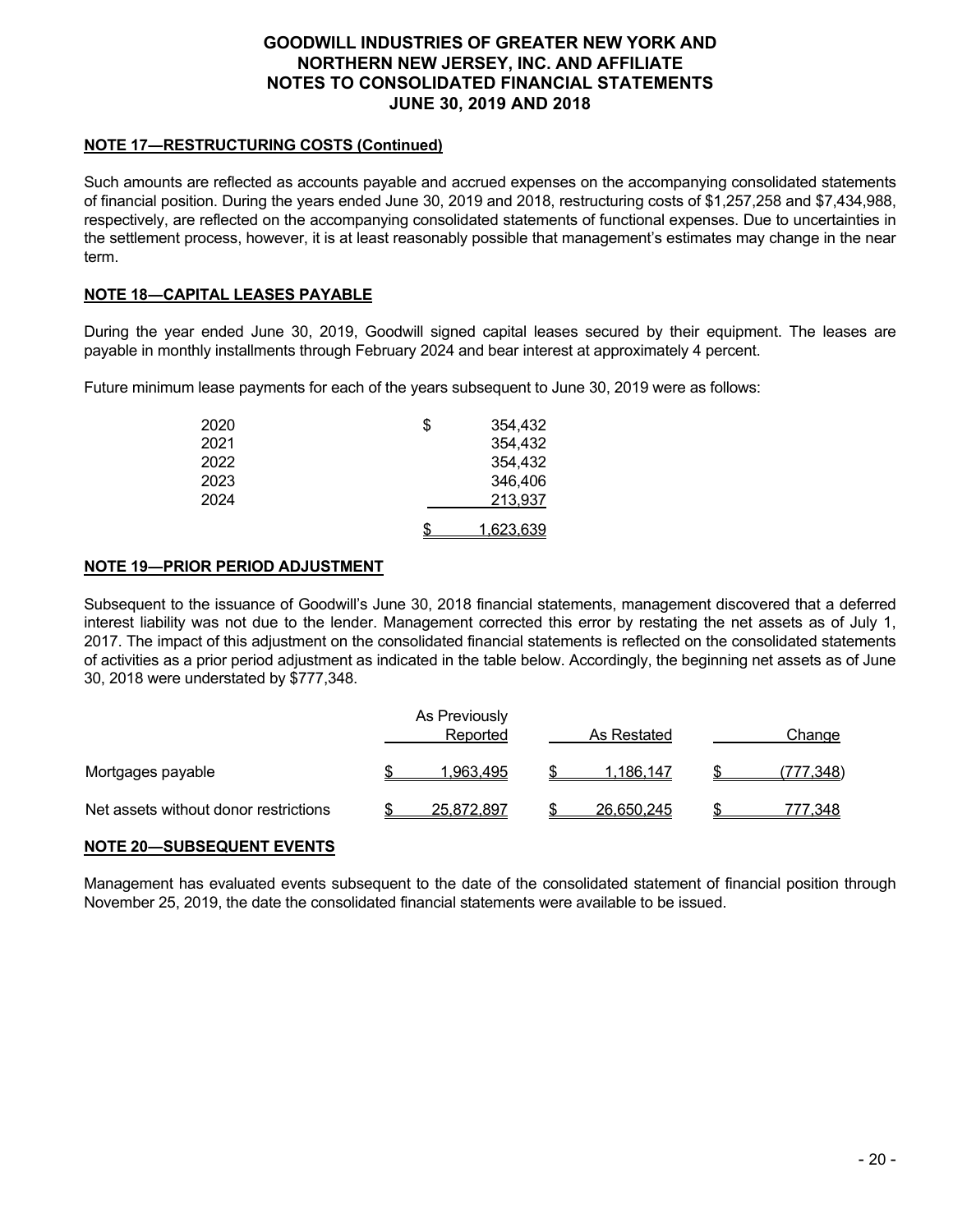#### **GOODWILL INDUSTRIES OF GREATER NEW YORK AND NORTHERN NEW JERSEY, INC. AND AFFILIATE CONSOLIDATING SCHEDULES OF FINANCIAL POSITION AS OF JUNE 30, 2019 AND 2018**

|                                              | As of June 30, 2019                                                                         |     |                                                           |     |                                      |                    |                                      |    |                                                                                                    | As of June 30, 2018 |                                                           |    |                                      |    |                                                      |  |  |  |  |
|----------------------------------------------|---------------------------------------------------------------------------------------------|-----|-----------------------------------------------------------|-----|--------------------------------------|--------------------|--------------------------------------|----|----------------------------------------------------------------------------------------------------|---------------------|-----------------------------------------------------------|----|--------------------------------------|----|------------------------------------------------------|--|--|--|--|
| <b>ASSETS</b>                                | Goodwill<br>Industries of<br>Greater<br>New York and<br><b>Northern New</b><br>Jersey, Inc. |     | Goodwill<br><b>Industries</b><br>Housing<br>Company, Inc. |     | Consolidating<br><b>Eliminations</b> |                    | Consolidated<br><b>Total</b><br>2019 |    | Goodwill<br>Industries of<br>Greater<br><b>New York and</b><br><b>Northern New</b><br>Jersey, Inc. |                     | Goodwill<br><b>Industries</b><br>Housing<br>Company, Inc. |    | Consolidating<br><b>Eliminations</b> |    | <b>Consolidated</b><br><b>Total 2018</b><br>Restated |  |  |  |  |
| Cash and cash equivalents                    | \$<br>1,493,426                                                                             | \$  | 190,834                                                   | \$  |                                      | $\mathbf{\hat{s}}$ | 1,684,260                            | \$ | 1,075,430                                                                                          | \$                  | 195,400                                                   | \$ |                                      | \$ | 1,270,830                                            |  |  |  |  |
| Accounts receivable, net                     | 10,860,239                                                                                  |     | 101,079                                                   |     |                                      |                    | 10,961,318                           |    | 10,980,698                                                                                         |                     | 86,739                                                    |    |                                      |    | 11,067,437                                           |  |  |  |  |
| Pledges receivable                           | 39,208                                                                                      |     |                                                           |     |                                      |                    | 39,208                               |    |                                                                                                    |                     |                                                           |    |                                      |    |                                                      |  |  |  |  |
| Inventory                                    | 4,053,514                                                                                   |     |                                                           |     |                                      |                    | 4,053,514                            |    | 3,999,638                                                                                          |                     |                                                           |    |                                      |    | 3,999,638                                            |  |  |  |  |
| Prepaid expenses, deferred charges and other | 1,835,800                                                                                   |     | 52,241                                                    |     |                                      |                    | 1,888,041                            |    | 999.852                                                                                            |                     | 48,766                                                    |    |                                      |    | 1,048,618                                            |  |  |  |  |
| Due from affiliate                           | 2,400,408                                                                                   |     |                                                           |     | (2,400,408)                          |                    |                                      |    | 2,400,408                                                                                          |                     | ٠                                                         |    | (2,400,408)                          |    |                                                      |  |  |  |  |
| Assets held for sale                         | 3,137,436                                                                                   |     | 2,350,381                                                 |     |                                      |                    | 5,487,817                            |    | 1,405,032                                                                                          |                     | ٠                                                         |    |                                      |    | 1,405,032                                            |  |  |  |  |
| Investments                                  | 23,070,907                                                                                  |     |                                                           |     |                                      |                    | 23,070,907                           |    | 23,236,643                                                                                         |                     |                                                           |    |                                      |    | 23,236,643                                           |  |  |  |  |
| Mortgage escrow deposits                     |                                                                                             |     | 118,052                                                   |     |                                      |                    | 118,052                              |    |                                                                                                    |                     | 117,753                                                   |    |                                      |    | 117,753                                              |  |  |  |  |
| Reserve for replacements                     |                                                                                             |     | 471,072                                                   |     |                                      |                    | 471,072                              |    |                                                                                                    |                     | 552,517                                                   |    |                                      |    | 552,517                                              |  |  |  |  |
| Security deposits held by lessors            | 809,081                                                                                     |     |                                                           |     |                                      |                    | 809,081                              |    | 807,109                                                                                            |                     |                                                           |    |                                      |    | 807,109                                              |  |  |  |  |
| Tenant security deposits held                |                                                                                             |     | 94,525                                                    |     |                                      |                    | 94,525                               |    |                                                                                                    |                     | 101,159                                                   |    | $\overline{a}$                       |    | 101,159                                              |  |  |  |  |
| Property and equipment, net                  | 3,970,708                                                                                   |     | 37,896                                                    |     |                                      |                    | 4,008,604                            |    | 7,428,379                                                                                          |                     | 2,618,730                                                 |    |                                      |    | 10,047,109                                           |  |  |  |  |
| <b>TOTAL ASSETS</b>                          | \$<br>51,670,727                                                                            | \$. | 3,416,080                                                 |     | (2,400,408)                          | \$                 | 52,686,399                           |    | 52,333,189                                                                                         |                     | 3,721,064                                                 | \$ | (2,400,408)                          | \$ | 53,653,845                                           |  |  |  |  |
| <b>LIABILITIES</b>                           |                                                                                             |     |                                                           |     |                                      |                    |                                      |    |                                                                                                    |                     |                                                           |    |                                      |    |                                                      |  |  |  |  |
| Accounts payable and accrued expenses        | \$<br>11,139,111                                                                            | \$  | 2,613,850                                                 | \$  | (2,400,408)                          | \$                 | 11,352,553                           | \$ | 11,863,482                                                                                         | \$                  | 2,629,514                                                 | \$ | (2,400,408)                          | \$ | 12,092,588                                           |  |  |  |  |
| Payroll taxes payable                        | 1,072,071                                                                                   |     |                                                           |     |                                      |                    | 1,072,071                            |    | 1,241,832                                                                                          |                     |                                                           |    |                                      |    | 1,241,832                                            |  |  |  |  |
| <b>Accrued salaries</b>                      | 1,138,836                                                                                   |     | 4,267                                                     |     |                                      |                    | 1,143,103                            |    | 986,867                                                                                            |                     | 4,490                                                     |    |                                      |    | 991,357                                              |  |  |  |  |
| Accrued vacation                             | 1,276,381                                                                                   |     |                                                           |     |                                      |                    | 1,276,381                            |    | 1,271,163                                                                                          |                     |                                                           |    |                                      |    | 1,271,163                                            |  |  |  |  |
| Accrued mortgage interest                    |                                                                                             |     | 183,387                                                   |     |                                      |                    | 183,387                              |    |                                                                                                    |                     | 163,544                                                   |    |                                      |    | 163,544                                              |  |  |  |  |
| Deferred revenue/due to funding sources      | 4,415,908                                                                                   |     | 28,346                                                    |     |                                      |                    | 4,444,254                            |    | 3,576,971                                                                                          |                     | 36,429                                                    |    |                                      |    | 3,613,400                                            |  |  |  |  |
| Deferred rent                                | 2,199,042                                                                                   |     | $\blacksquare$                                            |     |                                      |                    | 2,199,042                            |    | 2,093,491                                                                                          |                     |                                                           |    |                                      |    | 2,093,491                                            |  |  |  |  |
| Mortgages payable                            |                                                                                             |     | 887,297                                                   |     |                                      |                    | 887,297                              |    | ÷.                                                                                                 |                     | 1,186,147                                                 |    |                                      |    | 1,186,147                                            |  |  |  |  |
| Line of credit payable                       | 2,000,000                                                                                   |     |                                                           |     |                                      |                    | 2,000,000<br>1,623,639               |    | 2,700,000                                                                                          |                     |                                                           |    |                                      |    | 2,700,000<br>111,336                                 |  |  |  |  |
| Capital lease payable                        | 1,623,639                                                                                   |     |                                                           |     |                                      |                    |                                      |    | 111,336<br>553,746                                                                                 |                     |                                                           |    |                                      |    | 553,746                                              |  |  |  |  |
| Loan payable                                 | 216,121                                                                                     |     |                                                           |     |                                      |                    | 216,121                              |    |                                                                                                    |                     |                                                           |    |                                      |    |                                                      |  |  |  |  |
| Tenant security deposits payable             | $\overline{\phantom{a}}$                                                                    |     | 94,525                                                    |     |                                      |                    | 94,525                               |    |                                                                                                    |                     | 101,159                                                   |    |                                      |    | 101,159                                              |  |  |  |  |
| <b>TOTAL LIABILITIES</b>                     | 25,081,109                                                                                  |     | 3,811,672                                                 |     | (2,400,408)                          |                    | 26,492,373                           |    | 24,398,888                                                                                         |                     | 4,121,283                                                 |    | (2,400,408)                          |    | 26,119,763                                           |  |  |  |  |
| <b>NET ASSETS</b>                            |                                                                                             |     |                                                           |     |                                      |                    |                                      |    |                                                                                                    |                     |                                                           |    |                                      |    |                                                      |  |  |  |  |
| Without donor restrictions                   |                                                                                             |     |                                                           |     |                                      |                    |                                      |    |                                                                                                    |                     |                                                           |    |                                      |    |                                                      |  |  |  |  |
| Operating                                    | 3,633,333                                                                                   |     | (395, 592)                                                |     |                                      |                    | 3,237,741                            |    | 5,172,369                                                                                          |                     | (400, 219)                                                |    |                                      |    | 4,772,150                                            |  |  |  |  |
| Board designated for endowment               | 22,114,948                                                                                  |     |                                                           |     |                                      |                    | 22,114,948                           |    | 21,878,095                                                                                         |                     |                                                           |    |                                      |    | 21,878,095                                           |  |  |  |  |
| Total unrestricted                           | 25,748,281                                                                                  |     | (395, 592)                                                |     |                                      |                    | 25,352,689                           |    | 27,050,464                                                                                         |                     | (400, 219)                                                |    | $\sim$                               |    | 26,650,245                                           |  |  |  |  |
| With donor restrictions                      | 841,337                                                                                     |     | $\overline{\phantom{a}}$                                  |     |                                      |                    | 841,337                              |    | 883,837                                                                                            |                     | $\sim$                                                    |    |                                      |    | 883,837                                              |  |  |  |  |
| <b>TOTAL NET ASSETS</b>                      | 26,589,618                                                                                  |     | (395, 592)                                                |     |                                      |                    | 26,194,026                           |    | 27,934,301                                                                                         |                     | (400, 219)                                                |    |                                      |    | 27,534,082                                           |  |  |  |  |
| TOTAL LIABILITIES AND NET ASSETS             | \$<br>51,670,727                                                                            | \$  | 3,416,080                                                 | \$. | (2,400,408)                          | \$                 | 52,686,399                           | \$ | 52,333,189                                                                                         | \$                  | 3,721,064                                                 | \$ | (2,400,408)                          | \$ | 53,653,845                                           |  |  |  |  |